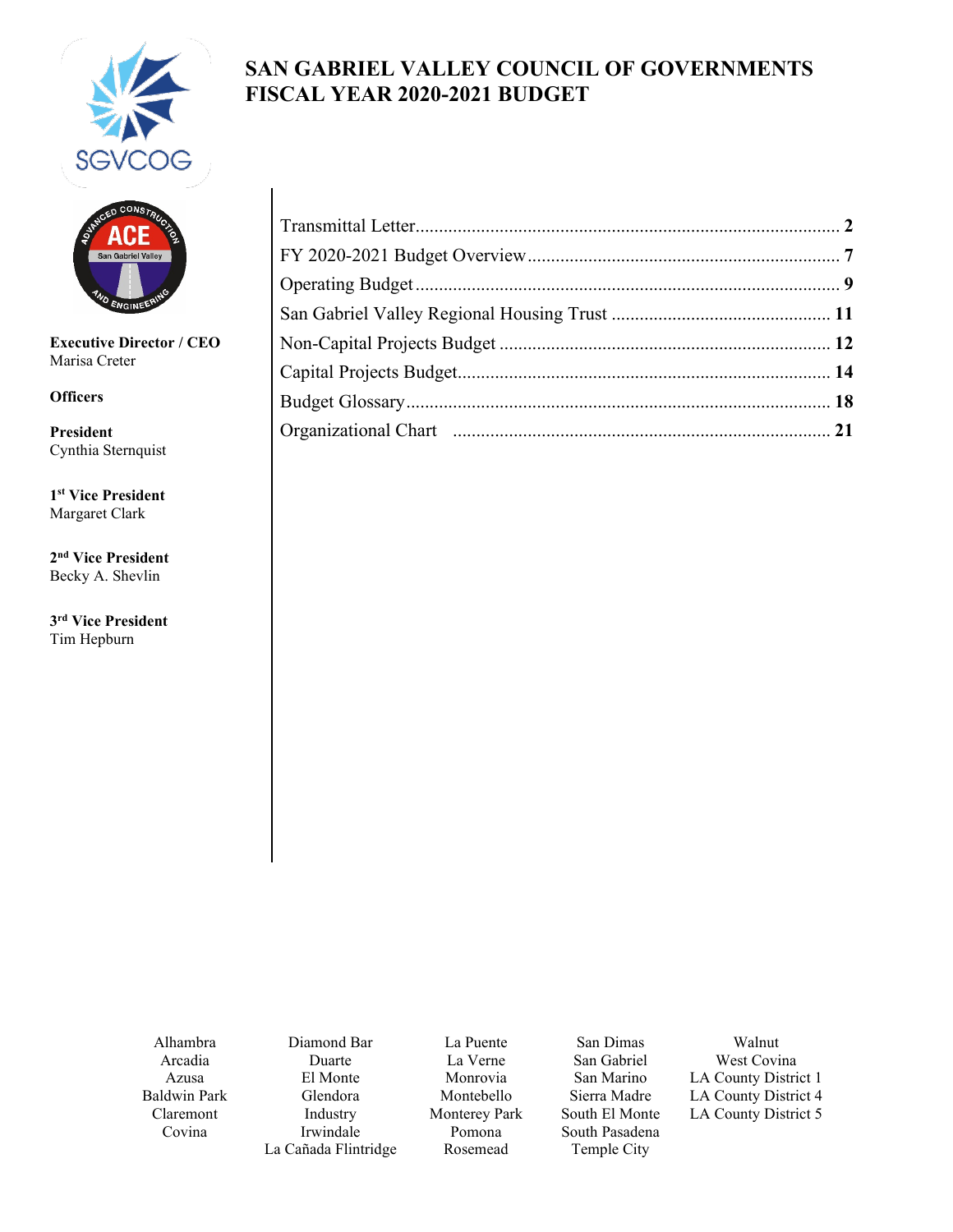#### **TRANSMITTAL LETTER**

<span id="page-1-0"></span>May 31, 2020

#### **Governing Board Delegates and Alternates:**

On behalf of the San Gabriel Valley Council of Governments (SGVCOG), it is my pleasure to present a balanced budget for Fiscal Year 2020-2021. The budget provides detailed information about anticipated revenues and planned expenditures for the upcoming fiscal year and demonstrates how available resources are allocated based on the Governing Board's Strategic Plan and objectives, which serve as the guiding principles. The budget was developed using a conservative approach to revenue forecasting and incorporates prudent expenditure adjustments to achieve a balanced operating budget.

#### *Mission & Vision*

On March 21, 2019, the SGVCOG adopted the most recent update to its Strategic Plan. This update was developed through a comprehensive outreach process. The SGVCOG mission, and vision are shown below.

#### **Mission**

"*The SGVCOG is a sub-regional government that serves as a unified voice to maximize resources and advocate for regional and member interests to improve the quality of life in the San Gabriel Valley."*

#### **Vision**

"*By 2021, the SGVCOG will serve as a model subregional agency in Southern California by continuing its existing support of member agency goals and priorities while leveraging the new opportunities provided by the extension and expansion of ACE."*

#### *FY 2019-2020 Major Accomplishments*

As we look forward to another exciting and successful year, it is important to reflect on the accomplishments of the past year. Some of the major accomplishments completed over the past year include the following:

*Administration and Integration*

- Completed comprehensive update of employee handbook including outlining a revolving door prohibition and employee discipline procedures.
- Held 8 process workflow workshops with staff to improve processes for invoicing, budgeting/reporting, procurement, project tracking, grants management, and HR/resource management.
- Implemented new software for recruitment and employee performance evaluations through NeoGov.

*Water*

- Submitted comments on behalf of member agencies for major regulatory actions of the State and Regional Water Boards.
- Submitted four scientific study grant applications through the Safe Clean Water Program on behalf of the Upper Los Angeles River Management Group.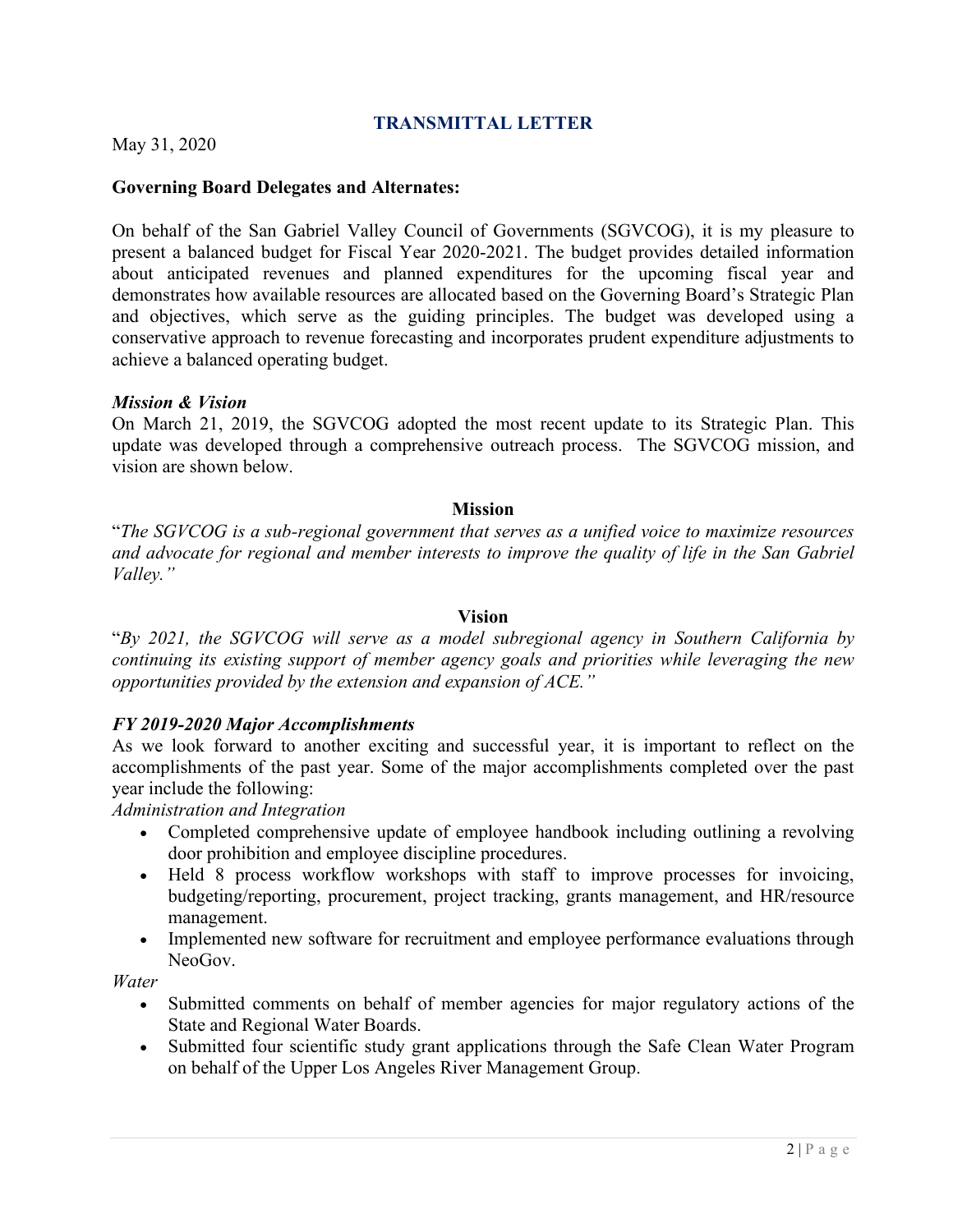### *Homelessness*

- Sponsored SB 751 (Rubio), which authorizes the creation of the San Gabriel Valley Regional Housing Trust (SGVRHT) allowing cities in the San Gabriel Valley to form a joint powers authority (JPA) for the purposes of funding the planning and construction of homeless, extremely low, very low, and low income housing, receive public and private financing and funds, and authorize and issue bonds.
- Held 7 negotiation meetings between interested parties for the development of SGVRHT JPA terms and conditions. This resulted in the development of a JPA document that, to date, has been adopted by 11 cities. The SGVRHT was officially formed in February 2020 and Board members were appointed to serve on the SGVRHT in April 2020.
- Successfully secured \$5,625,000 in State funding and \$1,541,876 in LA County Measure H Innovation funding for homeless programs in the San Gabriel Valley.
- Formulated comprehensive funding allocation plan for State Homeless Funds and Measure H Innovation Funds across the following programs:
	- o SGVRHT;
	- o City Homeless Plans Implementation;
	- o City Homeless Plans Development;
	- o Master Leasing;
	- o Homeless Prevention and Diversion;
	- o Pilot Program;
	- o Landlords Incentives and Outreach; and
	- o Regional Work.
- Held first Regional Forum series featuring the topic of Housing Trust and Affordable Housing best practices with over 80 attendees.

*Transportation* 

- Developed unanimous consensus on the Governing Board to allocate \$126 million in Measure M subregional equity program funds to the Gold Line Foothill Extension to allow the project to be built to Pomona.
- Supported efforts by SGV representatives on the Metro Board of Directors to secure unanimous support for a motion that protects \$635.3M of Measure R funds for transportation projects along the SR-60 corridor.
- Implemented the El Monte and South El Monte open streets event in partnership with ActiveSGV.
- Launched the Bicycle-Friendly Business District Pilot with El Monte, South El Monte, and Baldwin Park in partnership with Southern California Association of Governments (SCAG).
- Coordinated efforts to establish the San Gabriel Valley Regional Vehicles Miles Travelled (VMT) Model to assist member agencies to comply with SB 743 mandates.
- Approved and supported the I-605 Corridor Aesthetics Master Plan to provide a uniform approach to future highway improvements along the I-605 freeway.

*Sustainability & Environment* 

- Engaged in transition period for the local government energy partnership with SoCalGas and Southern California Edison, including securing funding with SoCalGas through 2020.
- Conducted over 20 community events and community presentations promoting sustainability in the San Gabriel Valley.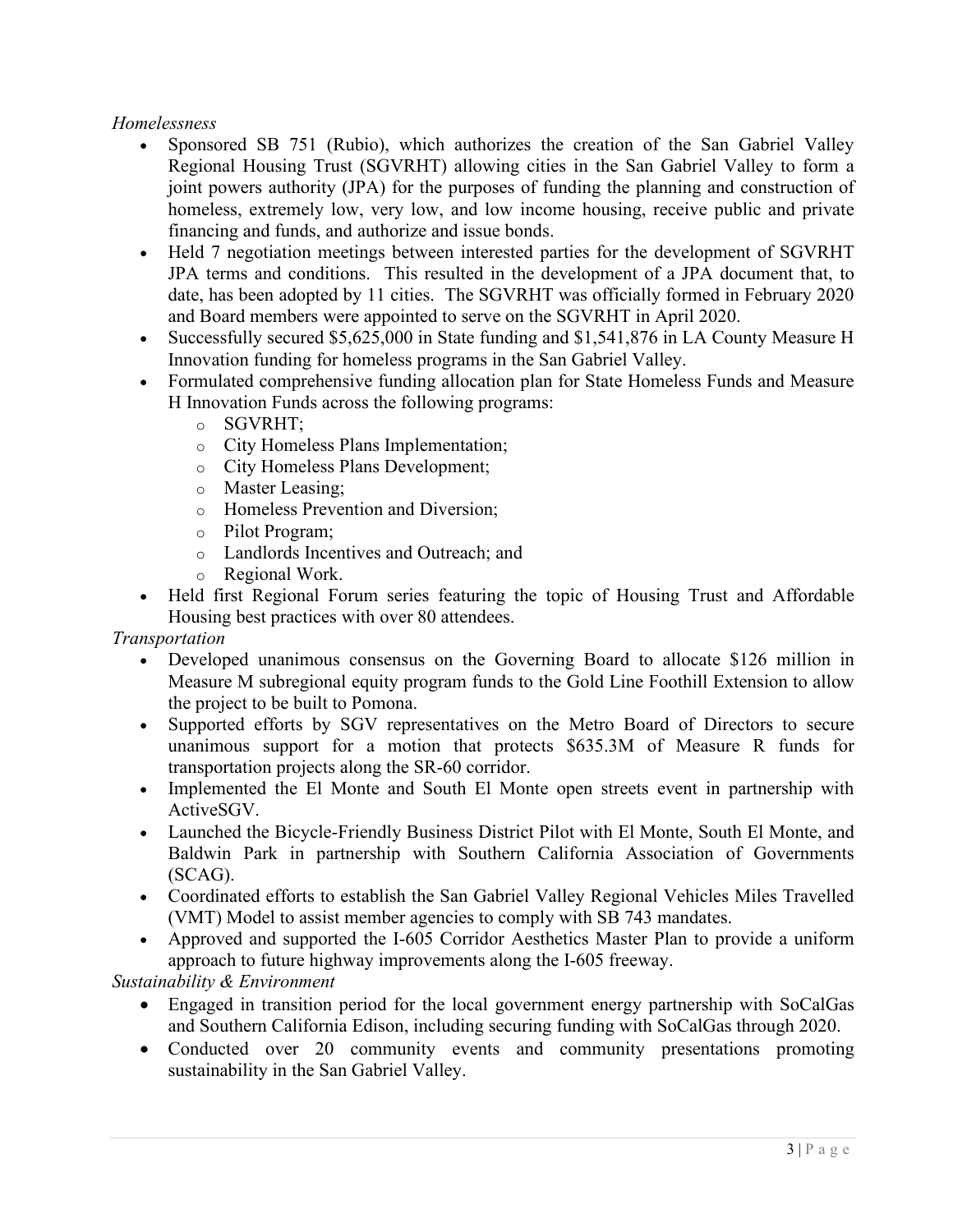- Launched successful new Energy Working Group quarterly meetings to facilitate the development and implementation of municipal energy efficiency projects in the San Gabriel Valley.
- Assisted the San Gabriel Valley Mosquito and Vector Control District to develop a Regional Swimming Pool Ordinance that can lead to the abatement and decrease of improperly-maintained residential swimming pools.

### *Regional Leadership*

- Developed a Regional Coyote Management Framework to provide a comprehensive regional coyote management model for all San Gabriel Valley cities, as well as developed the Neighborhood Coyote Program to conduct coyote safety outreach and coordinate centralized coyote activity reporting for 10 participating cities.
- Served as a public outreach partner to assist the Los Angeles County Office of Emergency Management to streamline public outreach communication efforts in the San Gabriel Valley during emergencies.

#### *Capital Projects*

- Achieved the following project milestones:
	- o Fairway Drive Grade Separation, Durfee Avenue Grade Separation and Fullerton Road Grade Separation – Construction Ongoing
	- o At-Grade Crossing Safety Improvements Pomona Design at 95%
	- o Turnbull Canyon Grade Separation Design 95% complete & completion of environmental clearance
	- o Montebello Ave Grade Separation Design 95% complete & completion of environmental clearance
	- o At-Grade Crossing Safety Improvements Montebello Design at 95% & completion of environmental clearance
	- o Maple Avenue Overhead Pedestrian Bridge Design at 35% & completion of environmental clearance
	- o Rio Hondo Load Reduction Strategy Design at 35%

## *FY 2020-21 Workplan*

The FY 2020-21 workplan includes several key activities that align with the SGVCOG's strategic plan as listed below:

*Administration and Integration*

- Update accounting/financial policy manual with latest federal guidelines and best practices.
- Implement new finance software to streamline processes

*Water*

- Continue engagement with the implementation of the Safe Clean Water Program.
- Advocate based on adopted stormwater/water legislative policy agenda.

*Homelessness*

- Implement the following programs funded through State funding and County Homeless Initiative Innovation Funds.
	- o SGVRHT;
	- o City Homeless Plans Implementation;
	- o City Homeless Plans Development;
	- o Master Leasing;
	- o Homeless Prevention and Diversion;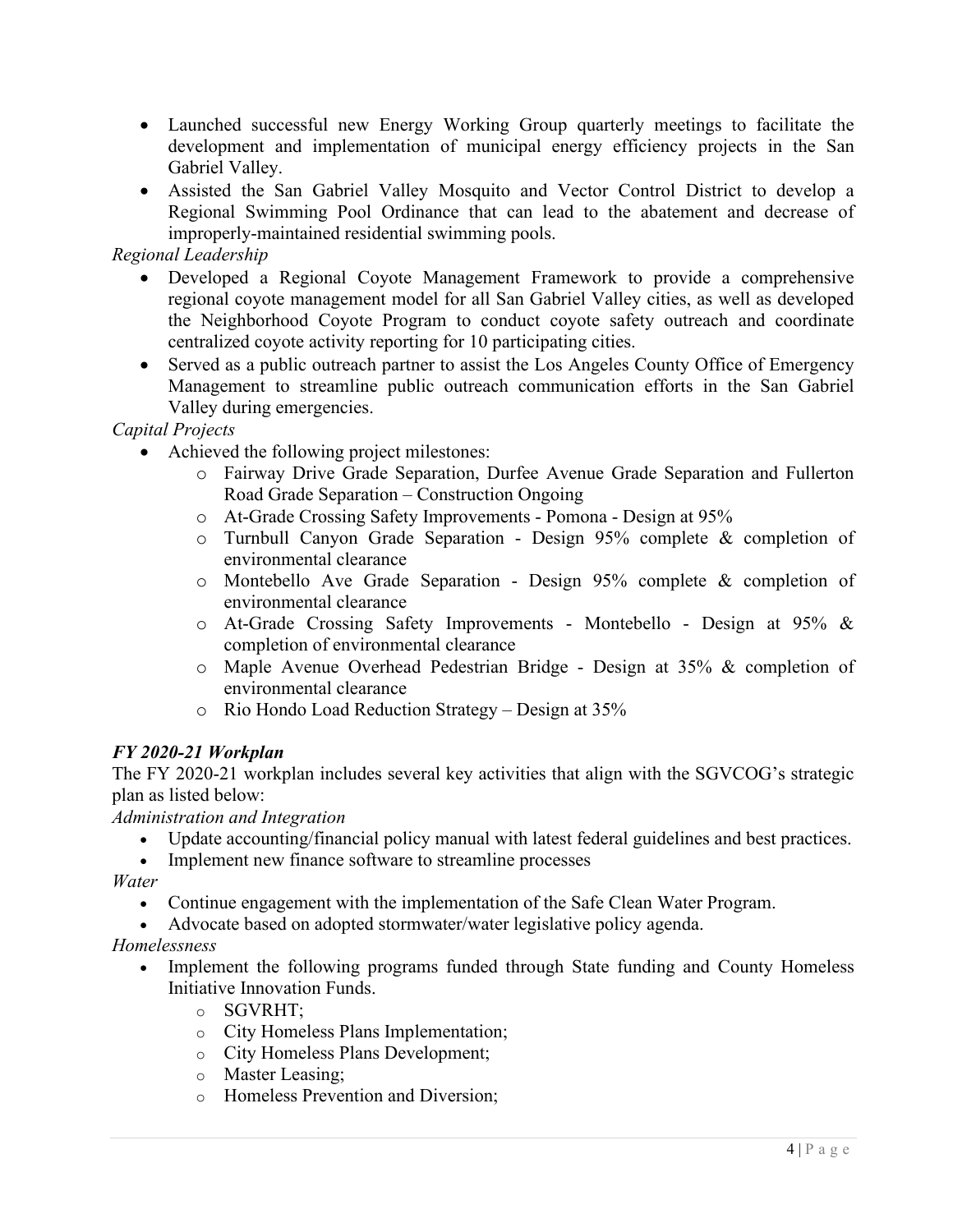- o Pilot Program;
- o Landlords Incentives and Outreach; and
- o Regional Work.
- Create and maintain a comprehensive San Gabriel Valley resource guide and list of "local champions."
- Develop the foundations of a Regional Communications Plan to support regional and local homeless solutions.

*Regional Housing Trust* 

- Provide support for the formation and operation of the SGVRHT.
- Support the identification of potential projects and programs that provide homeless, extremely low, very low, and low income housing for the San Gabriel Valley.
- Help to facilitate the award and management of the SGVRHT funding.

*Transportation* 

- Facilitate development of San Gabriel Valley wide Electric Vehicle Charging Infrastructure Plan in partnership with SCAG.
- Implement Heart of the Foothills open streets events in partnership with La Verne, Pomona, and San Dimas.

*Sustainability & Environment*

- Engage in request for abstract for the local government energy partnership with SoCalGas and Southern California Edison.
- Develop a zero-waste policy for the SGVCOG.

## *Regional Leadership*

- Implement the Neighborhood Coyote Program by conducting outreach and centralized reporting for 10 participating cities.
- Continue to host the SGVCOG's Regional Forum events centered around topics related to emerging issues (e.g. public safety, artificial intelligence, etc.).

# *Capital Projects*

- Durfee Avenue Grade Separation
	- o *Goal:* Construction to 60% Completion
- Fairway Drive Grade Separation
	- o *Goal:* Construction to 70% complete
- Fullerton Road Grade Separation
	- o *Goal:* Construction to 70% complete
- At-Grade Crossing Safety Improvements Pomona
	- o *Goal:* Design 100% complete and bid/award a construction contract
- Montebello Avenue Grade Separation
	- o *Goal:* 100% design complete and bid/award a construction contract.
- Maple Avenue Overhead Pedestrian Bridge
	- o *Goal:* 100% design complete
- Turnbull Canyon Road Grade Separation
	- o *Goal:* Design 100% complete
- At-Grade Crossing Safety Improvements Montebello
	- o *Goal:* 65% design complete
- Rio Hondo Load Reduction Strategy
	- o *Goal:* Design 100% complete
- Regional Bike Share Program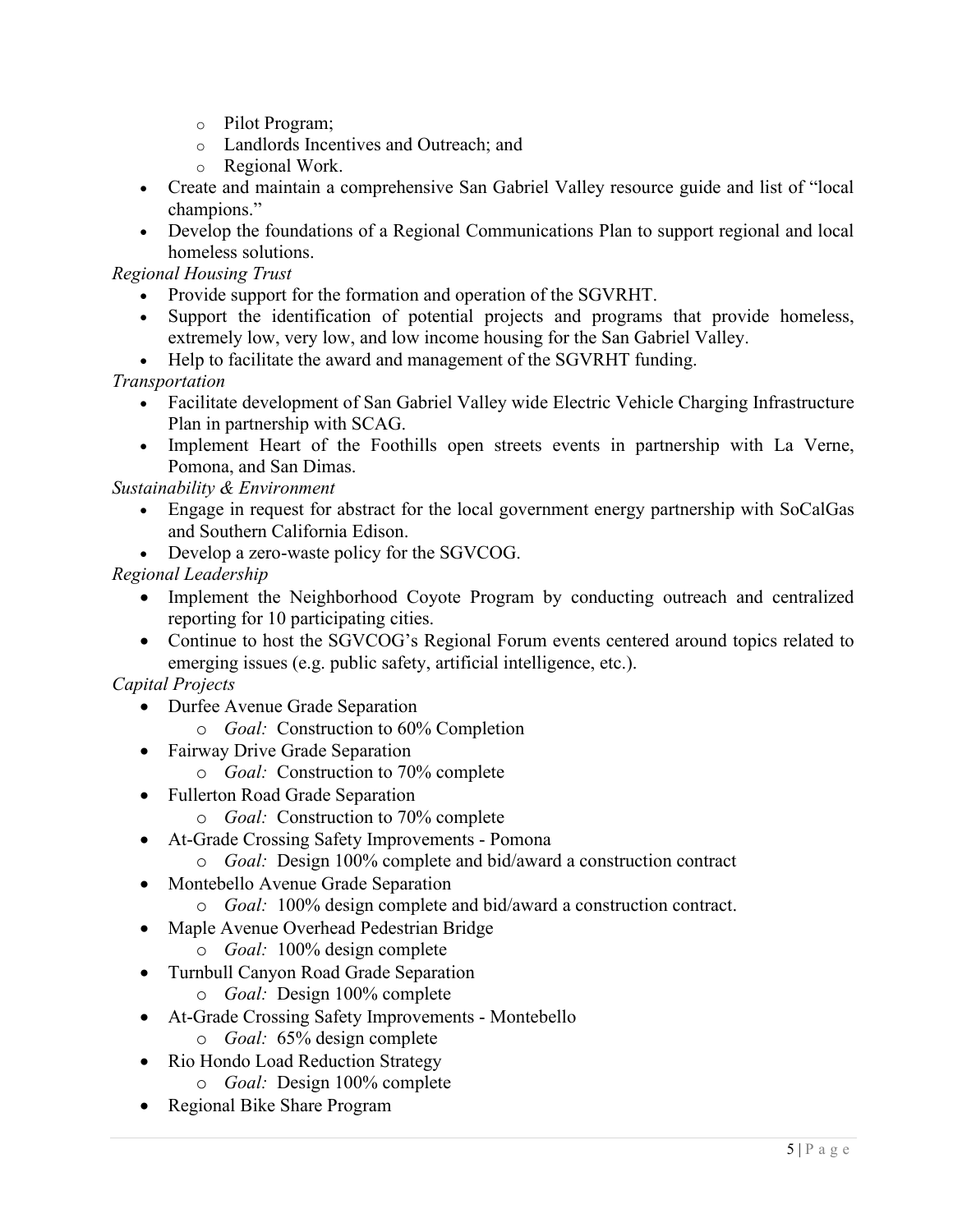- o *Goal:* Deploy at least 840 pedal-assist bicycles in 15 participating cities.
- SR-57/SR-60 Confluence Project
	- o *Goal:* Initiate Utility Relocations for Phase 4; Bid and award a construction contract for golf course modifications, Freeway Design 100% complete
- City of La Verne Gold Line Transit Oriented Development Pedestrian Bridge
	- o *Goal:* Design 100% & completion of environmental clearance

I anticipate this will be an exciting and rewarding year for the SGVCOG. The SGVCOG staff is working closely with you to deliver key projects and initiatives, and we will continue to reach out within our organization and externally to ensure the staff is meeting the Board's expectations and leverage the SGVCOG's resources to preserve and enhance the quality of life in the San Gabriel Valley.

Respectfully submitted,

Marisa Créter

Marisa Creter Executive Director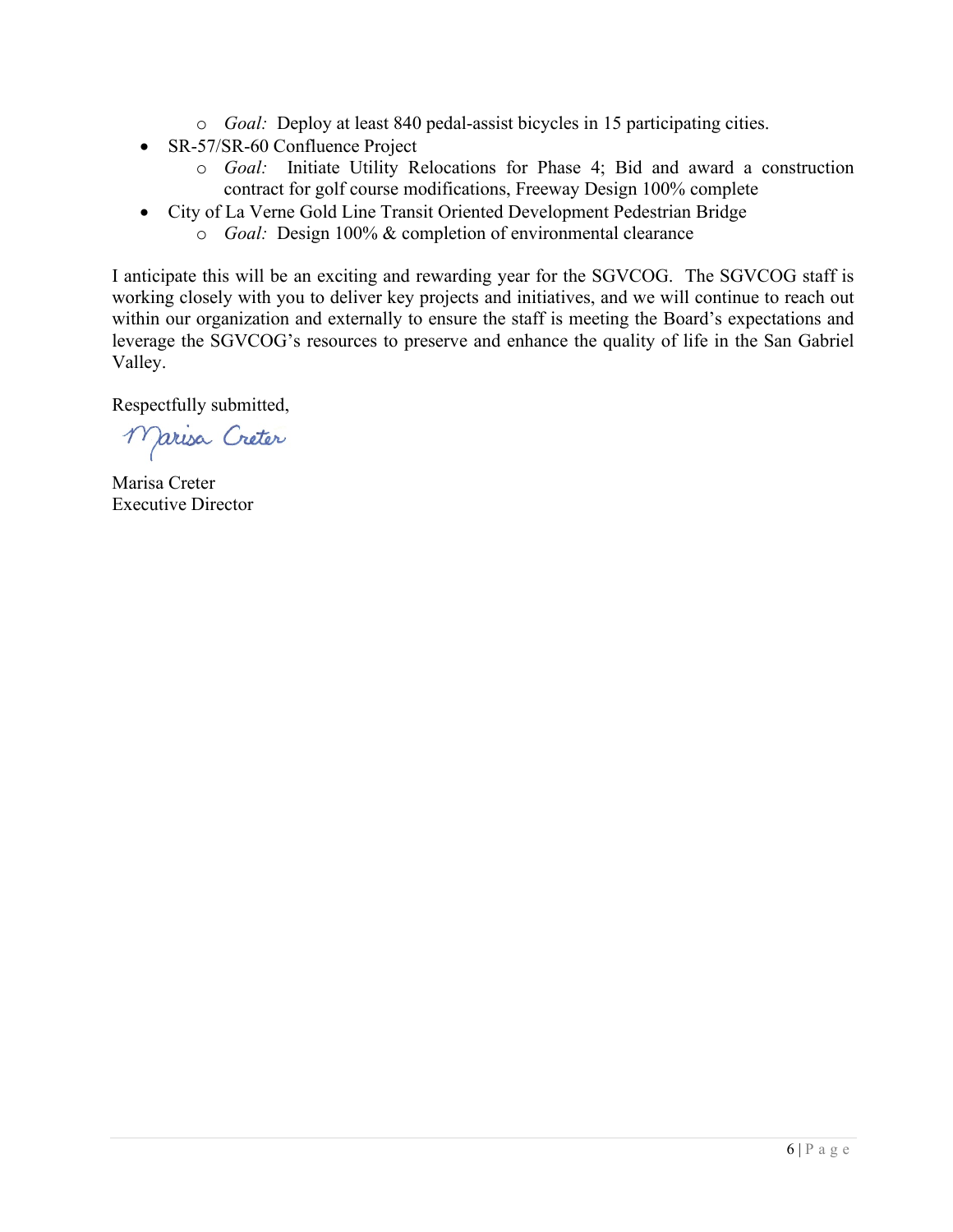<span id="page-6-0"></span>

| Revenue                               | Operating<br><b>Budget</b> | Housing<br><b>Trust</b> | Non-<br>Capital<br>Projects | Capital<br>Projects | <b>Total</b> |
|---------------------------------------|----------------------------|-------------------------|-----------------------------|---------------------|--------------|
| Operating                             |                            |                         |                             |                     |              |
| <b>Member Dues</b>                    | 786,013                    |                         |                             |                     | 786,013      |
| Transportation Administration (Local) | 105,509                    |                         |                             |                     | 105,509      |
| Hero Program                          | 2,000                      |                         |                             |                     | 2,000        |
| Interest                              | 1,000                      |                         |                             |                     | 1,000        |
| <b>Subtotal Operating Revenue</b>     | 894,522                    |                         |                             |                     | 894,522      |
| Projects                              |                            |                         |                             |                     |              |
| Federal                               |                            |                         |                             | 1,723,500           | 1,723,500    |
| State                                 |                            |                         | 2,177,858                   | 29,375,842          | 31,553,700   |
| Local                                 |                            | 300,000                 | 1,936,131                   | 65,092,809          | 67,053,940   |
| <b>Subtotal Revenue</b>               |                            | 300,000                 | 4,113,989                   | 96,192,151          | 100,331,140  |
| <b>Total Revenue</b>                  | 894,522                    | 300,000                 | 4,113,989                   | 96,192,151          | 101,500,662  |
|                                       |                            |                         |                             |                     |              |
| <b>Expenditures</b>                   |                            |                         |                             |                     |              |
| <b>Indirect Expenses</b>              |                            |                         |                             |                     |              |
| Personnel                             | 410,842                    | 25,000                  | 80,000                      | 2,536,679           | 3,052,521    |
| Committee & Employee Expenses         | 68,100                     | 15,000                  | 11,000                      | 63,700              | 157,800      |
| Professional Services                 | 290,604                    | 56,000                  | 20,000                      | 189,580             | 556,184      |
| Other Expenses                        | 88,824                     | 12,000                  | 62,176                      | 602,100             | 765,100      |
| <b>Total Indirect</b>                 | 858,370                    | 108,000                 | 173,176                     | 3,392,059           | 4,531,605    |
| <b>Direct Expenses</b>                |                            |                         |                             |                     |              |
| Personnel/Construction Direct Labor   |                            | 142,000                 | 434,714                     | 78,151,111          | 78,727,825   |
| Program Management                    |                            | 50,000                  | 3,506,099                   | 14,648,981          | 18,205,080   |
| <b>Total Direct</b>                   |                            | 192,000                 | 3,940,813                   | 92,800,092          | 4,132,813    |
| <b>Total Expenditures</b>             | 858,370                    | 300,000                 | 4,113,989                   | 96,192,151          | 101,464,510  |
| <b>Estimated Year-End Balance</b>     | \$36,151                   | $\bf{0}$                | $\bf{0}$                    | $\bf{0}$            | \$36,151     |

# **FY 2020-2021 BUDGET OVERVIEW**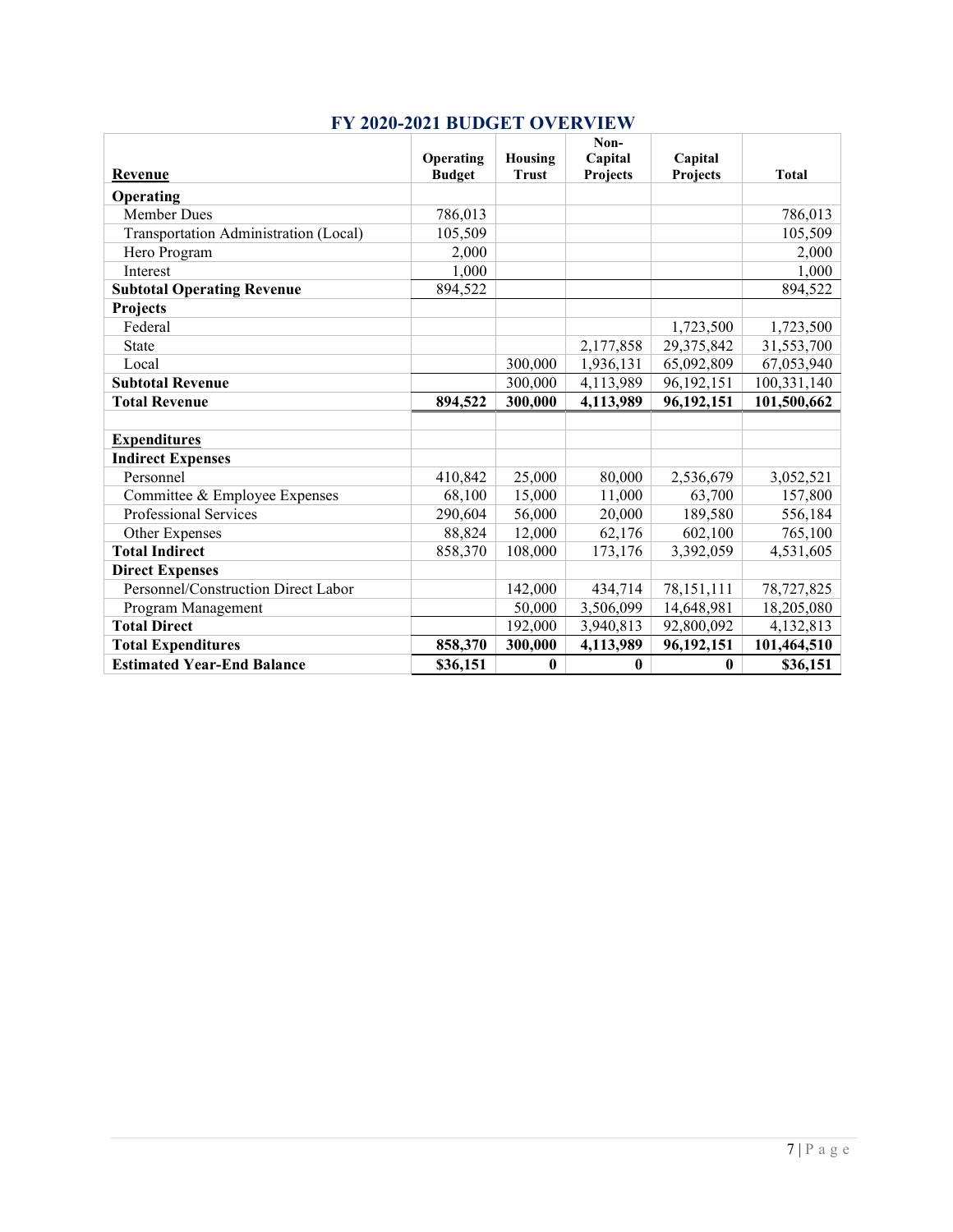

#### **SGVCOG General Fund Balance 2016-2021**[1](#page-7-0)

<span id="page-7-0"></span><sup>1</sup> FY 16-17 includes back payments to CalPERS and employee costs from FY 2015-16.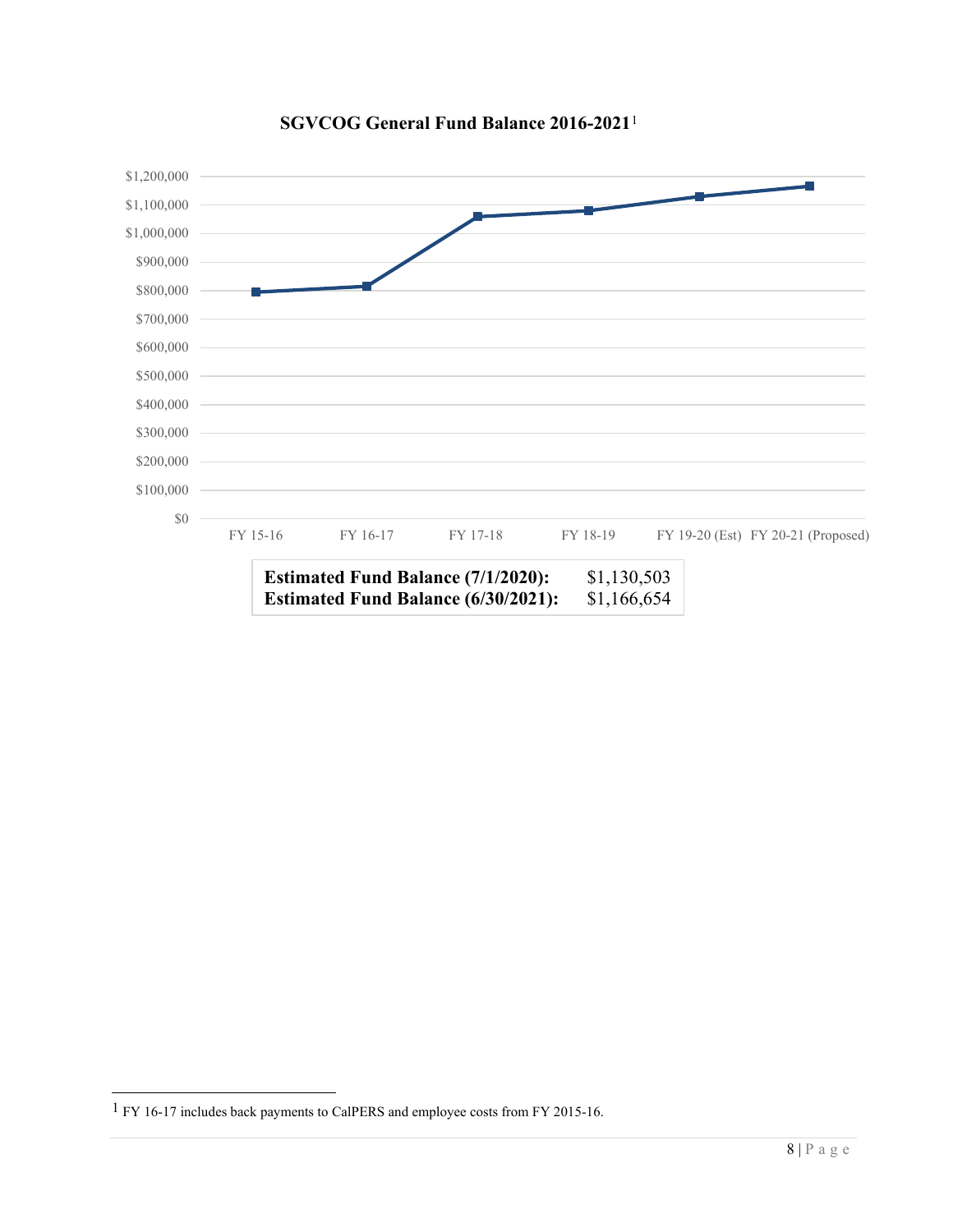#### **OPERATING BUDGET**

<span id="page-8-0"></span>In FY 2020-2021, SGVCOG total operating revenues are projected at \$894,522. The SGVCOG general operating revenue is made up of four categories: member agency dues; interest; transportation administration and the HERO program.

#### **Revenue**

*Member Dues (\$786,013)* – Total member agency dues for FY 2020-2021 are estimated to be \$786,013. The revenue from dues is the primary source of income to support the SGVCOG's day-to-day staffing and operations. The dues structure for members is as follows:

#### **[\$5,000 base fee + \$.32 per capita] X Annual CPI Adjustment = Member Dues**

*Transportation Administration (Local) (\$105,509) –* The Los Angeles County Metropolitan Transportation Authority (Metro) provides an annual allocation to the SGVCOG via a Memorandum of Understanding (MOU) to be used to provide the support services either through the use of a consultant or by hiring an employee assigned to SGV representative on the Metro Board of Directors, John Fasana. Under the terms of this MOU, the SGVCOG and Board Member are responsible for selecting, employing/contracting with, compensating and overseeing the work of the individual responsible for providing the support services. Currently, the total reimbursement from Metro is for an amount not exceed \$105,509 annually. This amount is adjusted in an amount equal to any increases approved by the Board for Metro non-contract employee salary increases.<sup>[2](#page-8-1)</sup> The SGVCOG utilizes this funding to pay for a consultant and pays the remaining balance with general funds.

**FY 20-21 Member Agency Dues Agency Dues** Alhambra 1 \$36,167.44 Arcadia  $$26,468.70$ Azusa \$23,808.58 Baldwin Park 832,925.94 Bradbury \$6,174.13 Claremont \$18,612.60<br>Covina \$22,953.12  $$22,953.12$ <br> $$25,978.66$ Diamond Bar Duarte \$13,501.92 El Monte  $$36,167.44$ Glendora \$24,092.57 Industry \$23,118.02 Irwindale \$6,324.72 La Canada Flintridge | \$13,028.03 La Puente \$20,116.42 La Verne  $$17,450.68$ Monrovia \$19,320.98 Montebello \$28,348.83<br>Monterey Park \$27,499.68 **Monterey Park** Pomona 836,167.44 Rosemead \$25,136.89 San Dimas 817,936.16 San Gabriel \$20,250.87 San Marino  $$10,483.05$ Sierra Madre  $$9,704.81$ South El Monte \$13,270.59 South Pasadena  $$15,008.90$ Temple City \$18,637.88<br>Walnut \$16.520.45  $$16,520.45$ West Covina 1 \$36,167.44 LA County District  $1 \mid$  \$36,167.44 LA County District  $4 \mid$  \$36,167.44 LA County District  $5 \mid$  \$36,167.44 SGV Water Agencies \$36,167.44 **Total** \$786,012.70

*HERO Program (\$2,000) –* The SGVCOG has an existing agreement with Western Riverside Council of Governments (WRCOG) to promote the California HERO program in the San Gabriel Valley. In exchange for the SGVCOG's program support, WRCOG is obligated to pay Participant fees to the SGVCOG equal to 0.05% of the aggregate cost of the bonds issued to fund California HERO eligible projects within the subregion.

<span id="page-8-1"></span><sup>&</sup>lt;sup>2</sup> This revenue is associated with a contract with a consultant. The terms of the contract with the consultant provide that the annual amount paid to the consultant be increased by a percentage equal to the percent increase that the SGVCOG receives from Metro.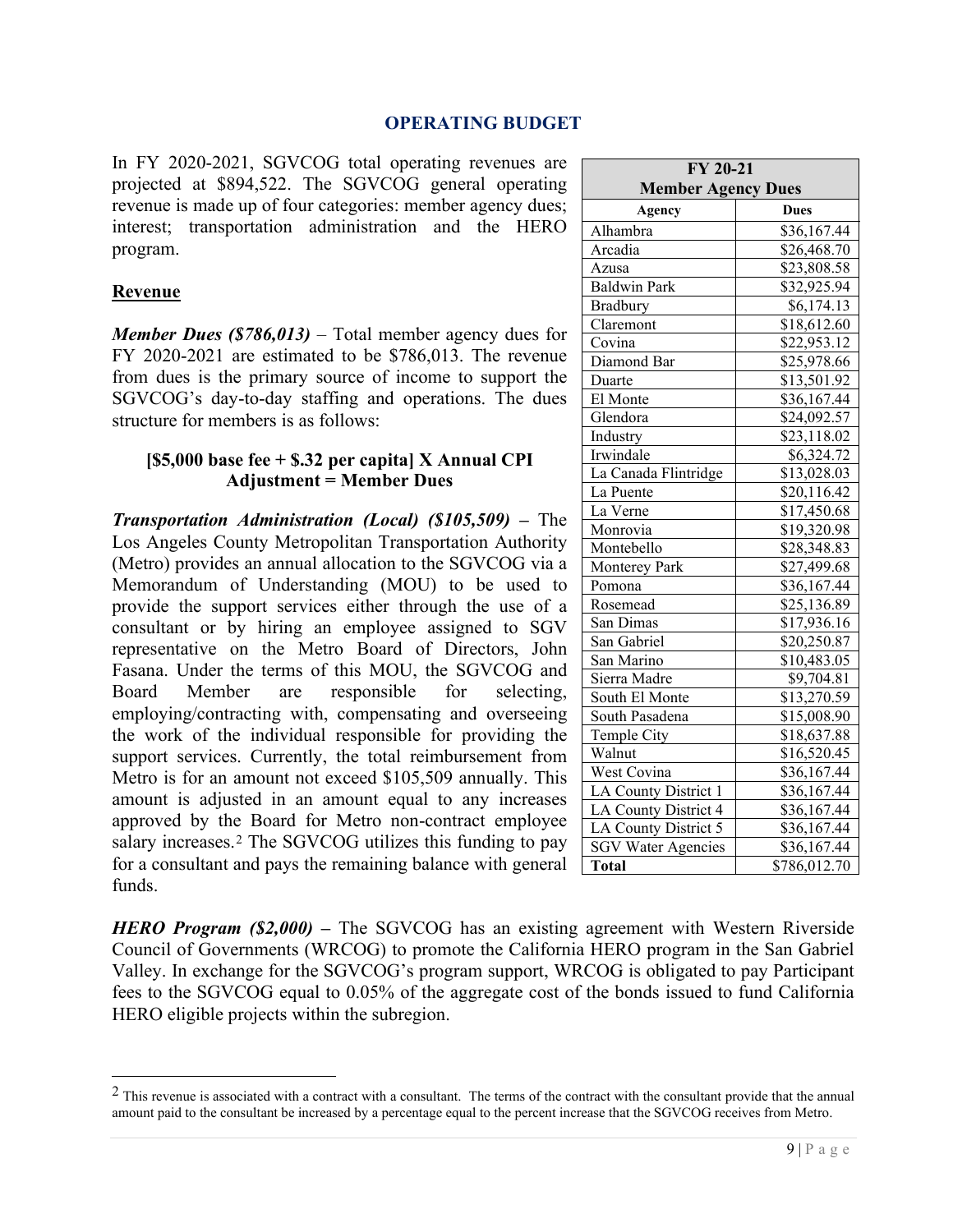## **Expenses**

During FY 2020-2021, SGVCOG operating expenses are projected to total \$858,370 across the following four categories: Personnel (\$410,842); Committee & Employee Expenses (\$68,100); Professional Services (\$290,604); and Other Expenses (\$88,824). Increases and decreases in expenses from the previous FY are denoted in each category.

*Personnel (\$37,086 decrease)* – These costs include the salary, benefit and retirement costs associated with the SGVCOG staff not reimbursed through capital and non-capital projects. The decrease in this category is due to more non-capital project activities over the previous FY. See Exhibit A for a listing of all staff positions and salary ranges<sup>3</sup>. The SGVCOG provides standard benefits to staff, and all staff members participate in the California Public Employees' Retirement System (CalPERS). The budget provides for a 3% merit pool to be allocated based on performance evaluations.

*Committee & Employee Expenses (\$6,900 increase) –* This category includes board stipends, training/memberships and meeting/travel costs. An increase in this category is attributed to anticipated costs for meeting expenses, including advocacy travel.

*Professional Services (\$4,331 increase) –* This includes ongoing annual contracts for legal, auditor services, treasurer, Metro Board Support and grant writing. Key features of these contracts are as follows:

- *Legal Services:* The SGVCOG's legal contract provides for a monthly retainer for routine legal advice and meeting attendance. Additional services are provided on an hourly basis.
- *Auditor<sup>[4](#page-9-1)</sup>*: The SGVCOG is required to have an annual financial audit. In January 2016, the Governing Board approved a five-year contract with Vasquez and Company for financial audit services.
- *Treasurer<sup>[5](#page-9-2)</sup>:* As an added level of accountability, the Governing Board hired a consultant to serve as treasurer and independently review the SGVOCG's quarterly financial reports and report to the Governing Board. In March 2018, the Governing Board approved a new twoyear contract with CliftonLarsonAllen LLP to provide treasurer services.
- *Metro Board Support:* Metro provides funding to the SGVCOG, via an MOU, to fund staff support to the SGV representative on the Metro Board of Directors. In September 2019, the Governing Board approved a one-year contract with Mary Lou Echternach to provide these services.
- *Grant Writing:* An allocation for grant writing/applications is also included in this category, which the SGVOCG will use on various consulting firms throughout the year to facilitate various support areas as needed.

*Other Expenses (\$18,700 increase)* – These costs include facility costs (i.e. rent, storage, utilities, and office supplies), insurance/bonding and office equipment/software acquisition.

<span id="page-9-0"></span><sup>3</sup> Includes 3.1% CPI range adjustment as outlined in the most current SGVCOG salary resolution 19-33.

<span id="page-9-1"></span><sup>&</sup>lt;sup>4</sup> The last year of auditor services with Vasquez will be for FY 2020-2021 and it is anticipated that an RFP will be issued in Spring 2021 for auditor services.

<span id="page-9-2"></span><sup>5</sup> It is anticipated that an RFP for treasurer services will be released in June 2020. The FY 20-21 budget estimates costs based on the current treasurer contract.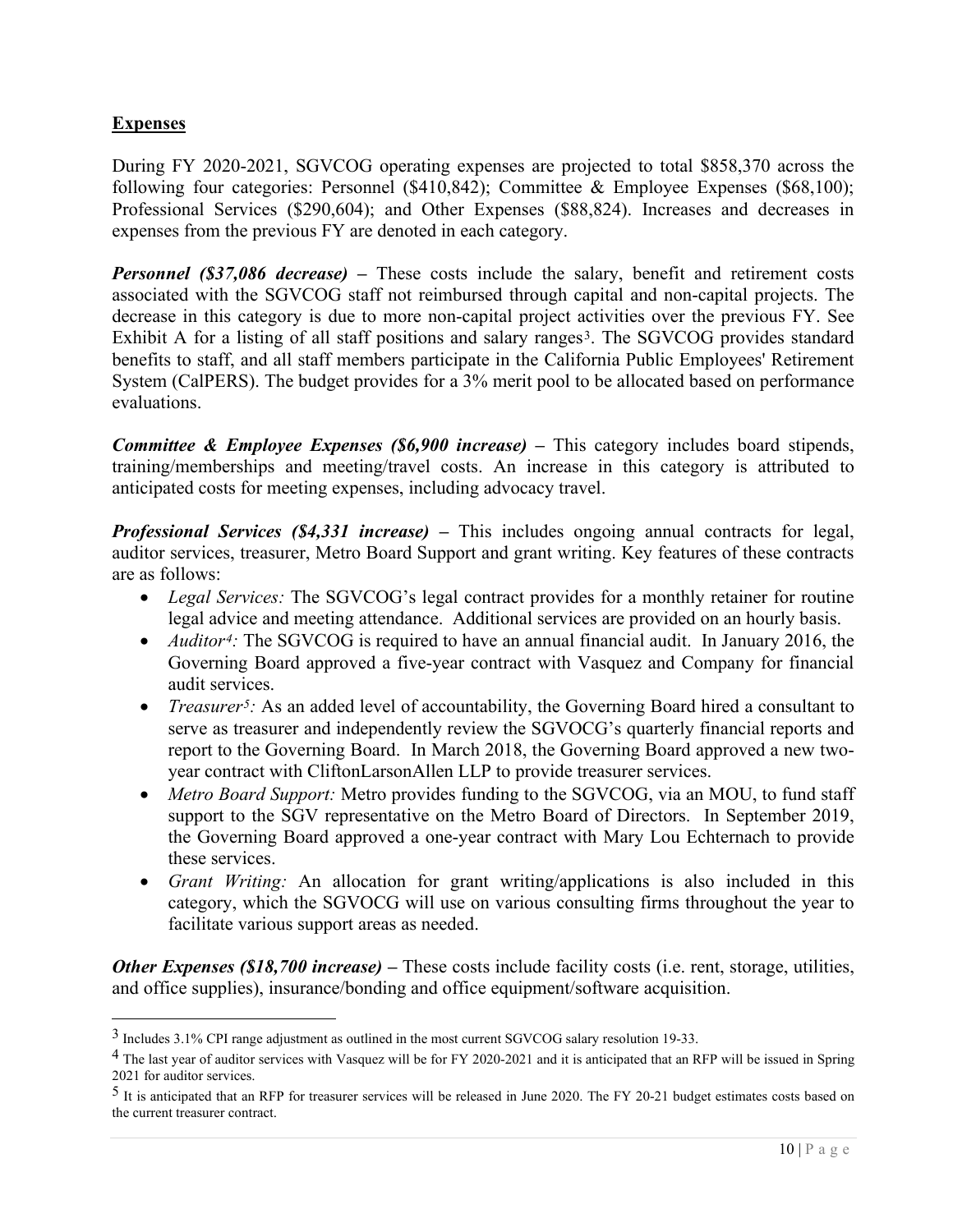### **SAN GABRIEL VALLEY REGIONAL HOUSING TRUST**

<span id="page-10-0"></span>The San Gabriel Valley Regional Housing Trust (SGVRHT) is a separate joint-powers authority that is intended to provide a stronger opportunity for San Gabriel Valley cities to attract and secure funding for supportive housing and affordable housing projects. The SGVRHT is responsible for preparing an annual budget and it is anticipated that the RHT will enter into an agreement with the SGVCOG to provide core functions of the SGVRHT. A brief explanation of revenues and expenditures are listed below:

#### *Revenue*

- *Administrative Fees* Participating parties to the SGVRHT will contribute an annual administrative fee based on population size.
- *Los Angeles County (LAC) Funding –* In November 2018, several San Gabriel Valley cities submitted interest in exploring the feasibility of forming a housing trust under LAC's City Planning and Homeless Program. A portion of these requested funding amounts have been allocated for the start-up of the SGVRHT.

#### *Expenditures*

- *Personnel* These costs include the salary, benefit and retirement costs associated with 1 FTE Principal Management Analyst and 0.05 FTE management oversight.
- *Committee Expenses & Employee Expenses –* This category includes meeting/travel costs associated with managing the SGVRHT.
- *Professional Services* This includes costs for activities associated with legal, auditing, finance, and administrative support.
- *Other Expenses* These costs include office space, insurance, and office equipment.
- *Program Management* This includes anticipated costs for administration of the SGVRHT's capital funding and finance.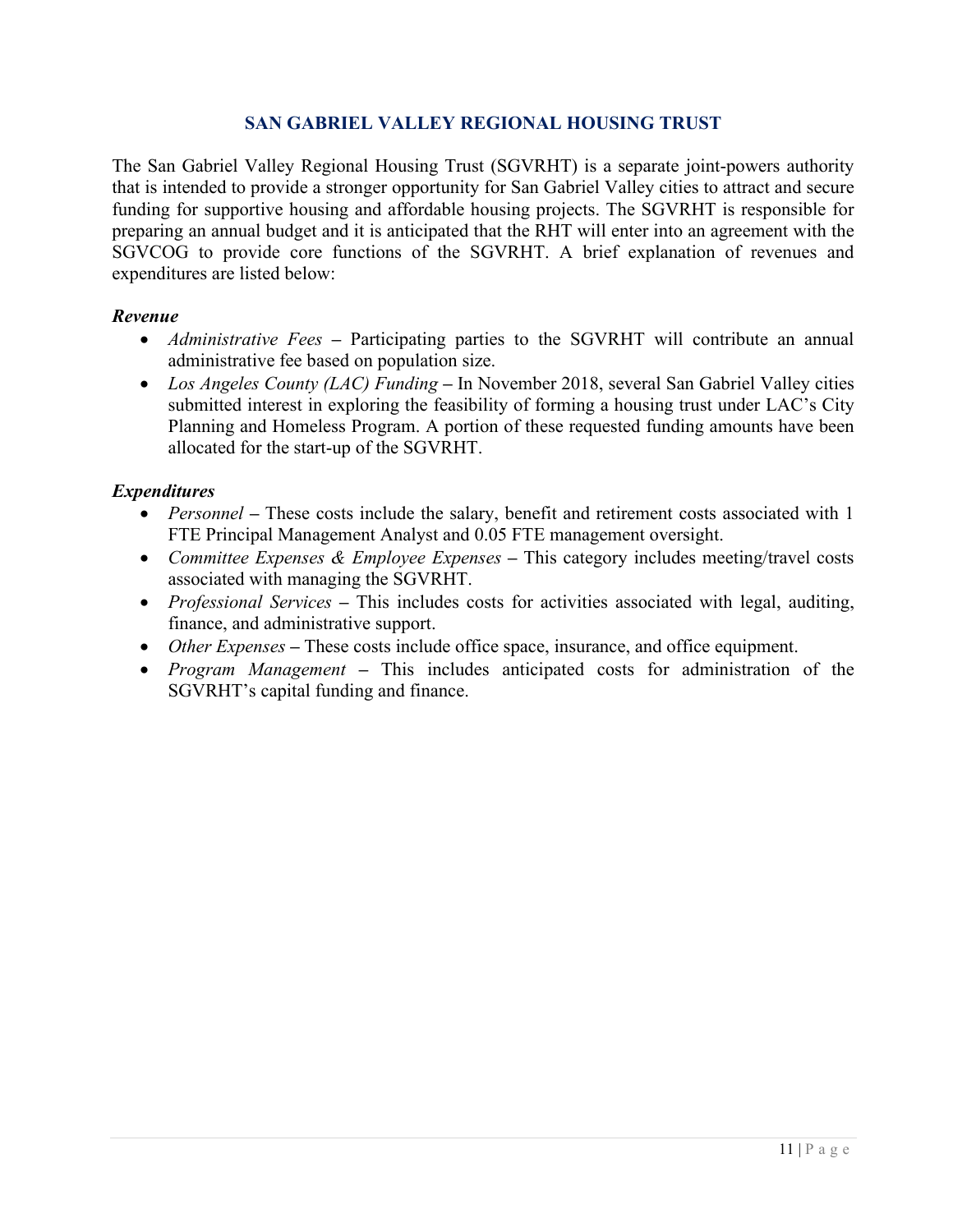### **NON-CAPITAL PROJECTS BUDGET**

<span id="page-11-0"></span>Non-capital project expenditure reflects direct program expenditures, including salaries/wages and benefits, as well as indirect costs (i.e. overhead). In FY 2020-21, there is an estimated \$4,113,989 in revenue from six program areas. With the exception of the stormwater ULAR project,<sup>[6](#page-11-1)</sup> all programs are paid on a reimbursement basis, with revenues equal to expenditures.

*Homelessness (State) (\$2,177,858)* – In June 2019, California Governor Gavin Newsom signed the 2019 Budget Trailer bill which contained \$5,625,000 in funding for homeless programs for the San Gabriel Valley to be administered by the SGVCOG. In February 2020, the Governing Board approved a programmatic funding plan for the use of these funds and staff anticipates using these funds over a two year period starting with FY 2020-2021.

*Homelessness (Local) (\$1,110,032) –* In September 2018, the Governing Board executed a contract with Los Angeles County (LAC) to fund a full-time Regional Homelessness Coordinator. Staff anticipates receiving the same level of funding in FY 2020-2021. Associated expenses, including overhead and direct expenses for events, training and grant writing, are also reimbursed through this agreement. Additionally, LAC allocated one-time funding in January 2020 to the SGVCOG for city homelessness prevention/diversion programs, pilot programs, and master leasing.

*Neighborhood Coyote Program (Local) (\$100,000) –* In December 2019, the SGVCOG entered into an agreement with 10 member cities to provide outreach and reporting for coyote safety over a two year period. Each participating city contributes \$10,000 per year for the program, which is used to fund one full-time Management Aide, marketing materials and other program related expenses.

*Energy Efficiency (Local) (\$135,000)* – The SGVCOG has an agreement with SoCalGas to implement the San Gabriel Valley Energy Wise Partnership (SVGWEP) program through December 31, 2020. In addition, the SGVCOG entered into an agreement with the Energy Coalition to support regional public agency engagement for the Southern California Regional Energy Network (SoCalREN) in September 2019. These funds are used to support staff time associated with these two programs, including time from management analysts and project assistants (2 FTEs).

*Measure M Subregional Administration (Local) (\$1,000)* – In June 2017, the Metro Board of Directors adopted the Measure M guidelines to identify a process by which Measure M funds will be programmed by subregional entities, including the SGVCOG, through the development of fiveyear subregional fund programming plans. COGs may use up to .5% of subregional funds for administrative purposes, including the development of this five-year plan. In the San Gabriel Valley, the total amount of subregional administrative funds available from FY 2018-22 is \$188,000. In March 2018, the Governing Board approved the use of these funds to offset existing SGVCOG staff costs. In FY 2020-2021, staff will only be responsible for submitting the annual report and any updates to the programming so minimal costs are anticipated.

<span id="page-11-1"></span><sup>6</sup> The SGVCOG is paid an annual fee of \$100,000 to manage the ULAR project and may retain any revenue is excess of actual costs.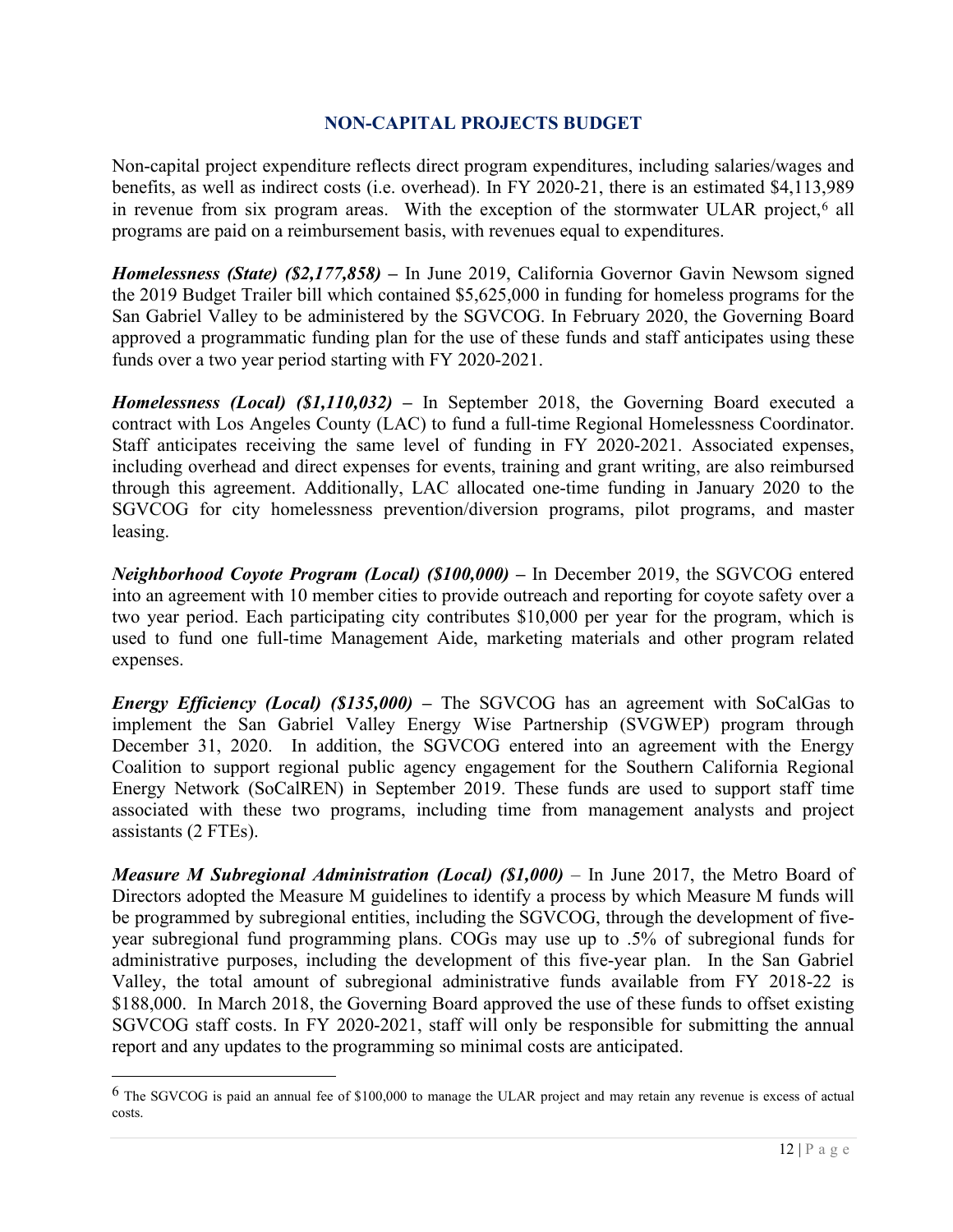*Stormwater (Local) (\$590,099) –* The Los Angeles Regional Water Quality Control Board (Regional Board) established a Coordinated Integrated Monitoring Program (CIMP) to monitor the Upper Los Angeles River (ULAR) Enhanced Watershed Management Program (EWMP) progress toward meeting clean water goals. In 2015, all ULAR permittees voluntarily entered into a Memorandum of Agreement (MOA) with the City of Los Angeles to perform CIMP functions on behalf of the EWMP. The City of Los Angeles and all eleven SGVCOG cities in the ULAR have tasked the SGVCOG to take over the billing portion of the MOA. As a component of the ULAR CIMP management, the SGVCOG anticipates executing contracts with 3rd party consultants, as needed, to support special studies and other identified tasks. All staff costs associated with managing this project are also covered by the administration fee.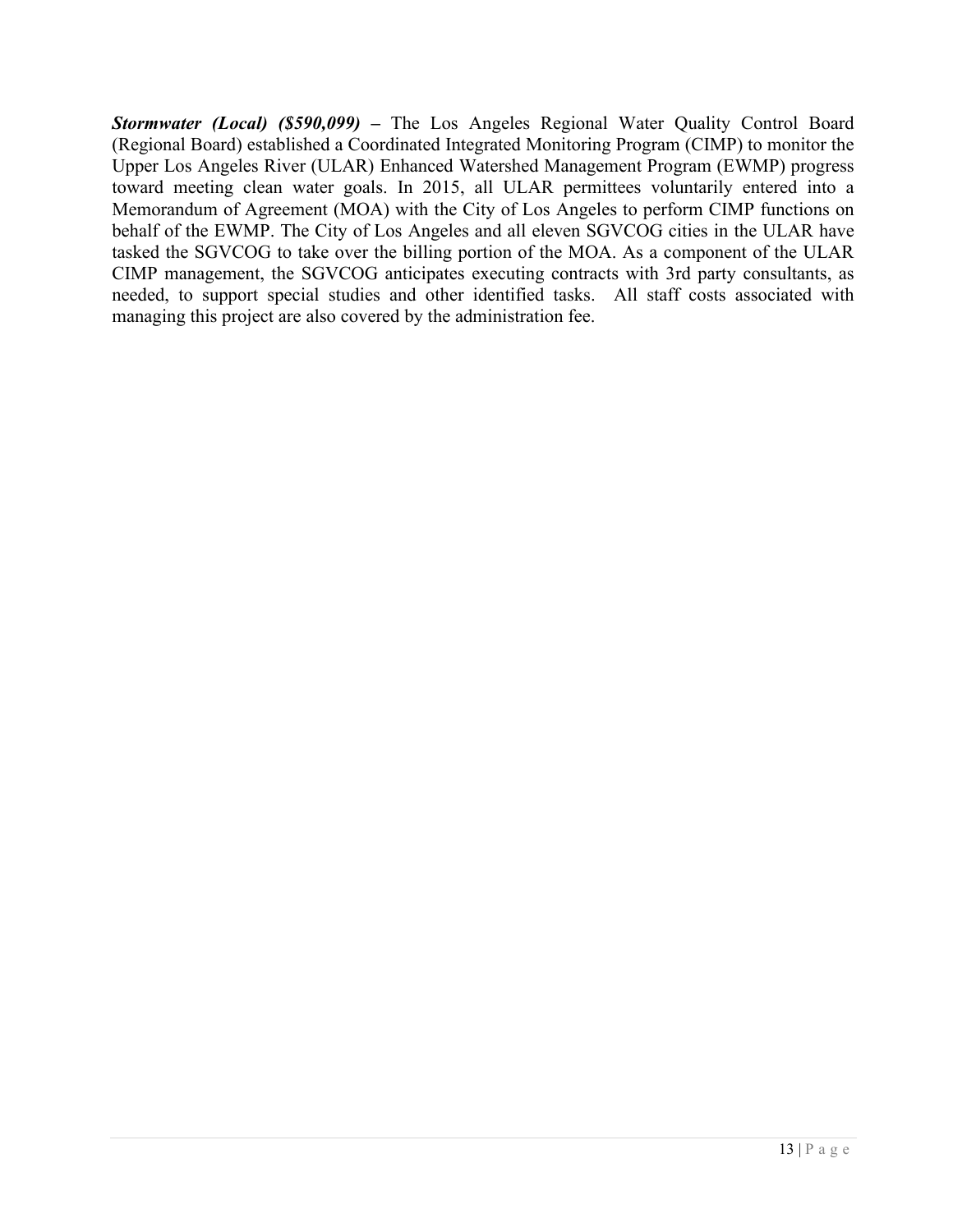## **CAPITAL PROJECTS BUDGET**[7](#page-13-1)

<span id="page-13-0"></span>The following are the projects currently in design or under construction for FY 2020-2021.

*The ACE Project* – The ACE Project is an on-going, comprehensive program of constructing grade separations. The project is currently funded through the following sources: Federal (15%), State (38%), Local – MTA (41%), and Other (6%).<sup>8</sup> Specific projects underway in FY 2020-2021 include the following:

- o In construction:
	- **Fairway Drive Grade Separation,**
	- **Fullerton Road Grade Separation**
	- **Durfee Ave Grade Separation**
- o In design:
	- Montebello Avenue Grade Separation
	- Turnbull Canyon Road Grade Separation
	- At-Grade Crossing Safety Improvements (Pomona)
	- At-Grade Crossing Safety Improvements (Montebello)
	- Maple Avenue Overhead Pedestrian Bridge

*SR-57/SR-60 Confluence Project* – The Confluence project is a partnership between the SGVCOG and Metro to relieve congestion at the confluence of SR-57 & SR-60. The project includes widening of the confluence area, construction of Grand Avenue Bridge, modification to adjacent golf course and several utility relocations. Project is being funded with Measure M and SB1 funding.

*Rio Hondo Load Reduction Strategy* – This project is a partnership between SGVCOG and nine municipalities and is intended to assist these agencies in meeting their MS-4 requirements related to the Los Angeles River Bacteria Total Maximum Daily Load (LAR Bacteria TMDL). The project examines options to divert storm water flows at three locations that contribute to the overall Rio Hondo River. The Project is being funded through a joint resources agreement with all participating municipalities.

*Regional Bike Share Program* – The Bike Share Program is an effort by the SGVCOG to bring cost effective transportation alternatives to the region. In partnership with 15 member agencies, the SGVCOG has entered into an agreement for the purchase and implementation of pedal-assist bicycles. The program is being funded through a Statewide Active Transportation Program (ATP) grant.

<span id="page-13-1"></span><sup>7</sup> Because the SGVCOG has no sources of revenue to advance capital projects other than grants and contributions from funding agencies, staff continues to make every effort to ensure that all other expenditures are reimbursable by federal, state or local sources. SGVCOG has developed and implemented budgeting, accounting and project control systems that meet generally accepted accounting standards with the goal of delivering a project that accomplishes its intended purposes as expeditious and cost effective as possible.

<span id="page-13-2"></span><sup>8</sup> Financing of the ACE Program will continue to utilize the funds from a \$45 million working capital loan from the Los Angeles County Metropolitan Transportation Authority (Metro) to maintain cash flows and bridge the timing gap between project expenditures and reimbursements from our granting agencies.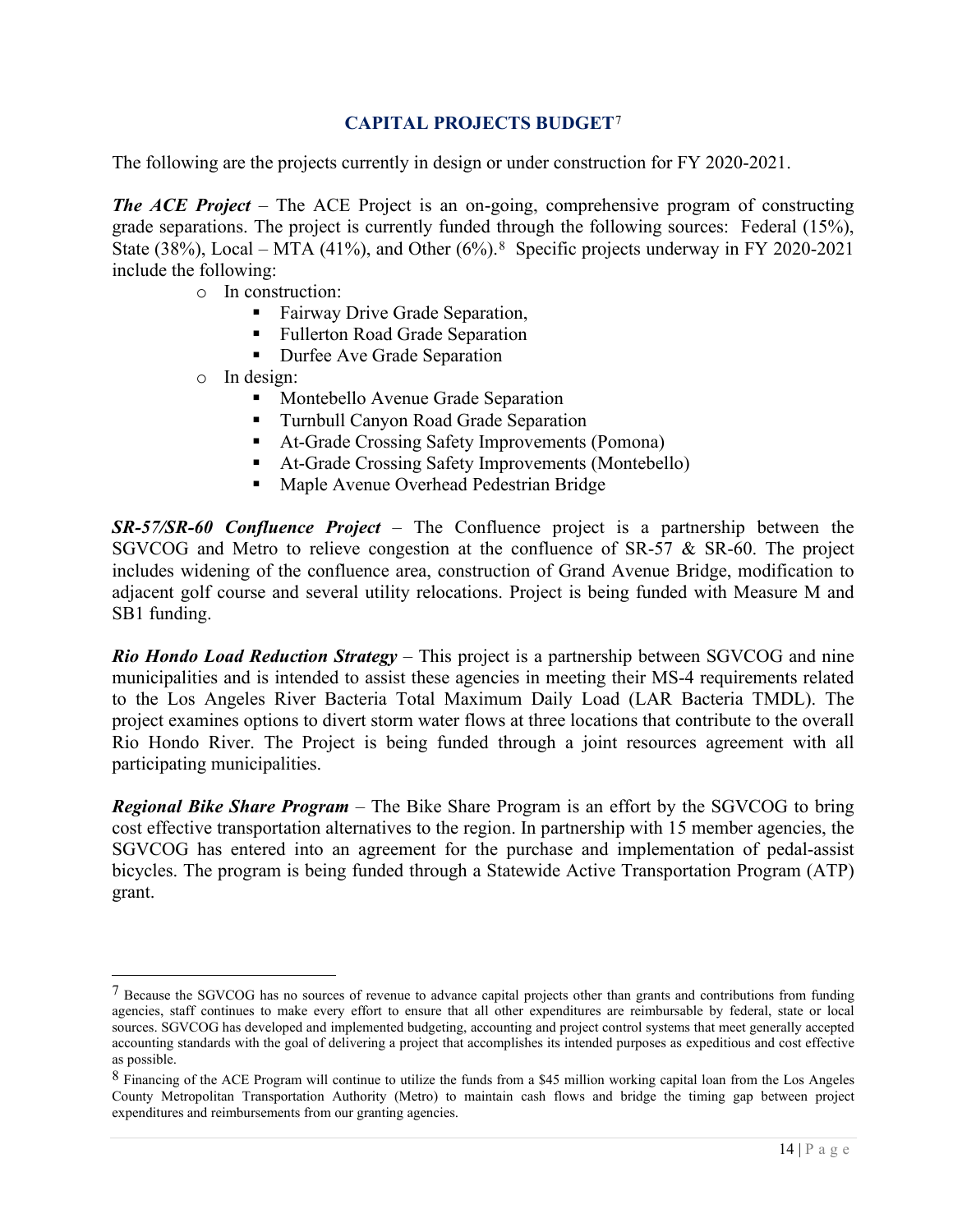*City of La Verne Gold Line Transit Oriented Development Pedestrian Bridge* – In partnership with the City of La Verne, the SGVCOG has entered into agreements with Metro to serve as implementing agency for all phases of this project. The proposed bridge will span Arrow Highway and the adjacent parallel Metrolink railroad track; the bridge would connect La Verne's Gold Line Station to the northern edge of the Fairplex property. Project is being funded with Measure M funds.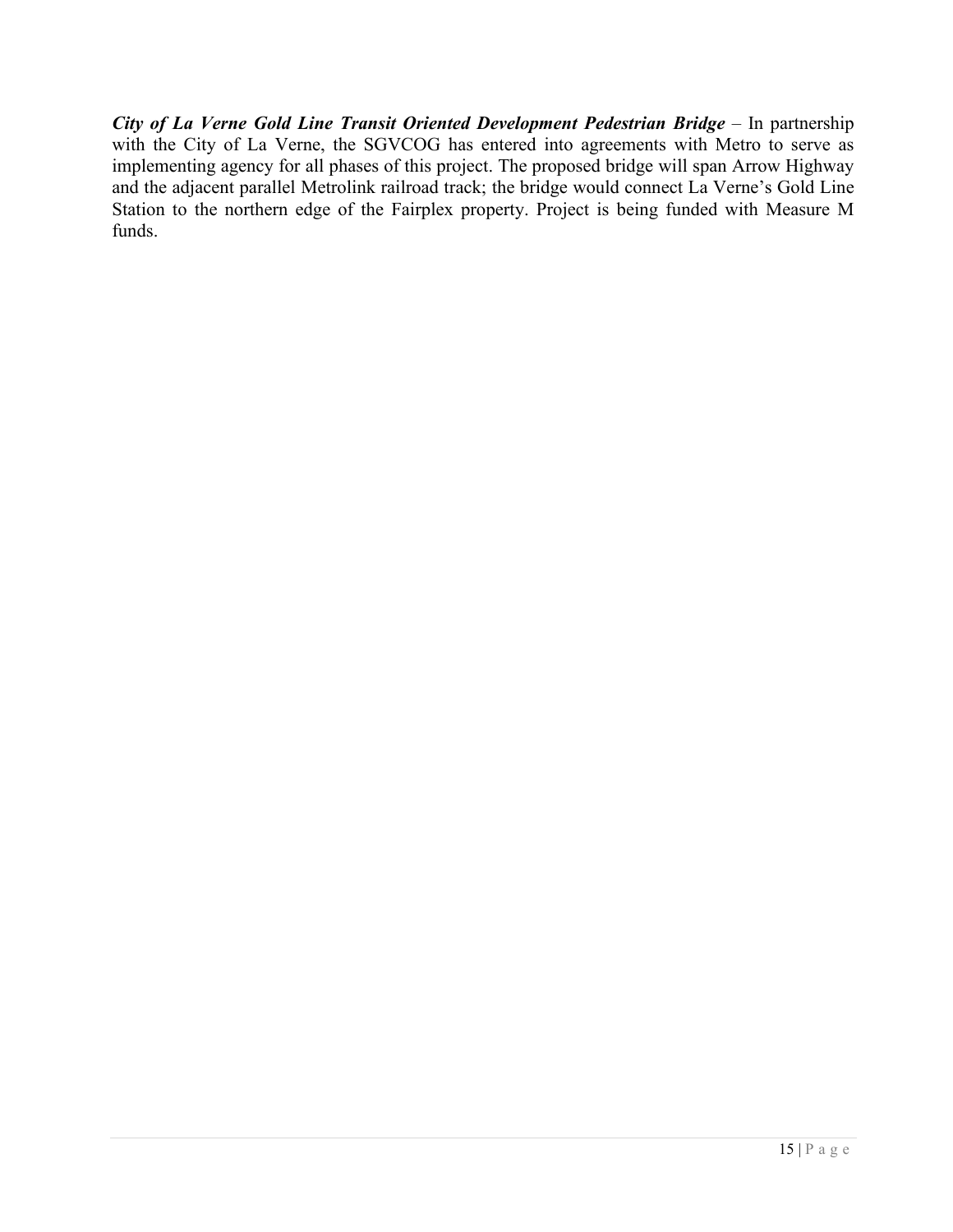|                                                 | <b>ACE Project</b>     | 57/60<br>$9$ Confluence | <b>Rio Hondo</b><br><b>LRS</b> | <b>Bike Share</b> | <b>CLV</b> Ped |
|-------------------------------------------------|------------------------|-------------------------|--------------------------------|-------------------|----------------|
| <b>Revenues</b>                                 |                        | Project                 |                                |                   | Bridge $10$    |
| Federal                                         | 1,723,500              |                         |                                |                   |                |
| <b>State</b>                                    | 29,375,842             |                         |                                |                   |                |
| Local                                           | 59,394,984             | 541,651                 | 319,395                        | 2,075,000         | 8,647          |
| Betterment/Other                                | 2,753,132              |                         |                                |                   |                |
| <b>Total Revenue</b>                            | \$93,247,458           | 541,651                 | 319,395                        | 2,075,000         | 8,647          |
| <b>Operating Expenditures</b>                   |                        |                         |                                |                   |                |
| <b>Direct</b>                                   |                        |                         |                                |                   |                |
| Design                                          | 9,109,615              | 323,599                 | 249,158                        |                   | 8,647          |
| <b>ROW</b> Acquisition                          | 22,224,099             | 218,052                 |                                |                   |                |
| Construction                                    | 44,332,941             |                         |                                |                   |                |
| <b>Construction Management</b>                  | 12,648,981             |                         |                                | 2,000,000         |                |
| <b>Betterment</b>                               | 1,685,000              |                         |                                |                   |                |
| <b>Total Direct</b>                             | 90,000,636             | 541,651                 | 249,158                        | 2,000,000         | 8,647          |
| <b>Indirect Expenses</b>                        |                        |                         |                                |                   |                |
| Personnel                                       | 2,391,442              |                         | 70,237                         | 75,000            |                |
| Committee & Employee Expenses                   | 63,700                 |                         |                                |                   |                |
| Professional Services                           | 189,580                |                         |                                |                   |                |
| Insurance                                       | 100,000                |                         |                                |                   |                |
| <b>Equipment Expense</b>                        | 106,000                |                         |                                |                   |                |
| Office Expense                                  | 300,000                |                         |                                |                   |                |
| <b>Office Operations</b>                        | 47,000                 |                         |                                |                   |                |
| Other                                           | 49,100                 |                         |                                |                   |                |
| <b>Total Indirect</b>                           | 3,246,822              | $\boldsymbol{0}$        | 70,237                         | 75,000            | $\overline{0}$ |
| <b>Total Operating Expenditures</b>             | 93,247,458             | 541,651                 | 319,395                        | 2,075,000         | 8,647          |
| <b>Excess Revenue Over Expenditures</b>         |                        |                         |                                |                   |                |
| before Financing                                |                        |                         |                                |                   |                |
| <b>Financing Income</b>                         |                        |                         |                                |                   |                |
| <b>Investment Revenue</b>                       |                        |                         |                                |                   |                |
| <b>Financing Expense</b>                        |                        |                         |                                |                   |                |
| <b>Net Financing Income/ Expense</b>            |                        |                         |                                |                   |                |
| <b>Excess Revenue Over Expenditures /</b>       |                        |                         |                                |                   |                |
| <b>Change in Net Position</b>                   |                        |                         |                                |                   |                |
| Net Position at FY 20 Year's End <sup>11</sup>  | 13,217,000             |                         |                                |                   |                |
| <b>Estimated Year-End Balance</b> <sup>12</sup> | 13,126,619<br><b>S</b> | $\bf{0}$                | $\boldsymbol{0}$               | $\boldsymbol{0}$  | $\bf{0}$       |

# **FY 2020-2021 Proposed Revenues & Expenditures**

<span id="page-15-0"></span><sup>9</sup> Based on estimated revenues and projected expenses. Pending funding award details.

<span id="page-15-2"></span><span id="page-15-1"></span><sup>10</sup> Based on estimated revenues and projected expenses. Pending funding award details.

 $11$  The net position changes with cost estimates that the ACE project carries for financing activities.

<span id="page-15-3"></span><sup>&</sup>lt;sup>12</sup> Net balance is inclusive of funds committed for CalPERS obligations.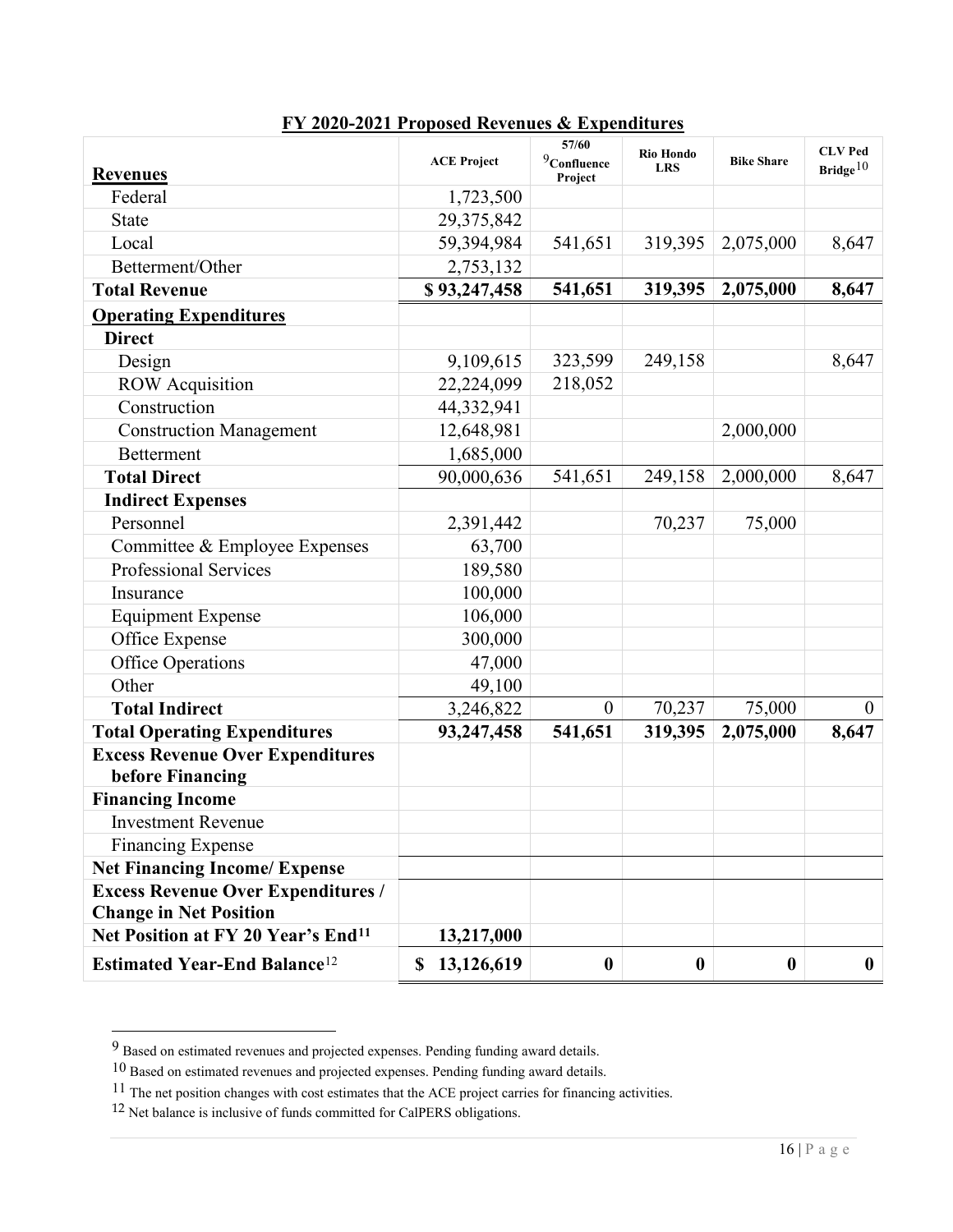The following addresses significant line item changes proposed for FY 2020-21 ACE Project budget compared to the FY 2019-2020 budgeted (greater than 10%). The total anticipated expenditures in FY 2020-2021 will be down from what was budgeted in FY 2019-20 as construction expenses (largest budget item for capital projects) is decreased to reflect the construction activity anticipated.

# *Indirect Expenditures*

- *Committee/ Employee Expense (\$8,700 increase) –* This expense has increased due to the employee expenses for staff development and trainings.
- *Personnel (\$8,700 increase) –* The FY 2020-2021 proposed budget provides for a 3% merit pool to be allocated based on performance evaluations. There is no CPI or fixed percentage salary adjustments included in the budget.
- *Office Expense (\$34,000 increase) –* The increase in office expense is due to planned expenses that will be required for moving costs towards the end of the year as well as a phone system.

# *Direct Expenditures*

- *Program Management (\$1.9M increase)* This increase over the previous year is due to the agency having three large grade separation projects in full construction and the associated outreach efforts.
- *Right of Way Acquisition (\$24.5M decrease) –* This decrease over the previous year comes as a result of having accelerated the needed property acquisitions for the Montebello and Turnbull project during FY 19-20.

*Construction (\$4.4M increase) –* With three large grade separation projects now in full construction, contractor billings will be up over the previous year.

The pace of active projects is the major factor in the annual budget projection. For FY 2020-2021 the following assumptions have been made on the projects that will have the biggest impact on spending estimates:

- Fairway Drive Grade Separation (Industry/LA County) Construction 70% complete.
- Fullerton Road Grade Separation (Industry) Construction 70% complete.
- Durfee Avenue Grade Separation (Pico Rivera) Construction 60% complete.
- At-Grade Crossing Safety Improvements Pomona Design 100% complete.
- Montebello Avenue Grade Separation (Montebello) Design 100% complete.
- Turnbull Canyon Road Design 100% complete
- At-Grade Crossing Safety Improvements Montebello Design 100% complete.
- Maple Avenue Overhead Pedestrian Bridge (Montebello) Design 100% complete.
- SR-57/SR-60 Confluence Project (Industry/Diamond Bar) ROW Acquisitions & Utility Relocations; Design 100% complete.
- Rio Hondo LRS Design 100% complete.
- Regional Bike Share Purchase and deploy at least 840 pedal-assist bicycles.
- City of La Verne Gold Line Transit Oriented Development Pedestrian Bridge Design 100% complete.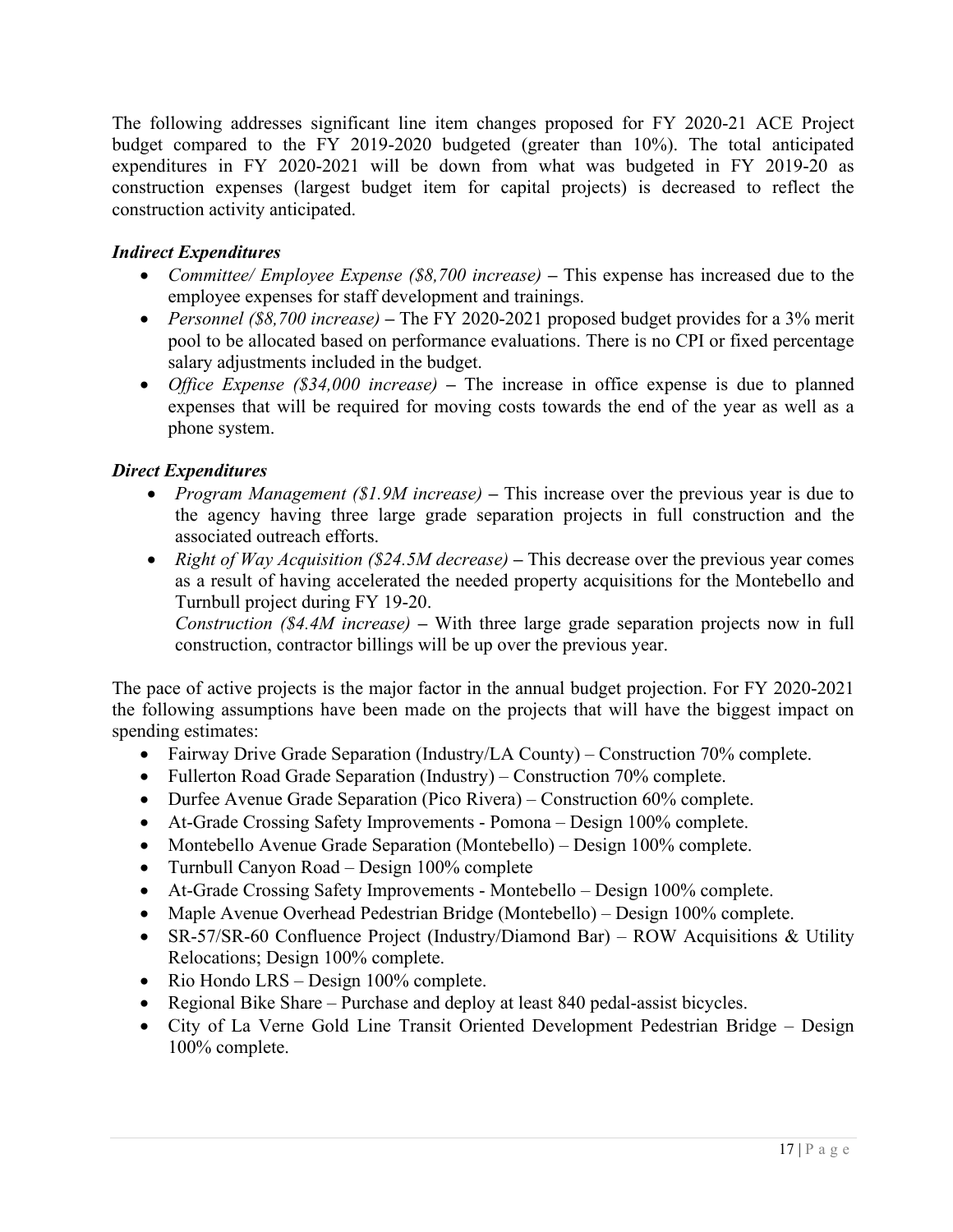## **BUDGET GLOSSARY**

<span id="page-17-0"></span>**Indirect Expenses:** The proposed FY 2020-2021 indirect expense budget was developed by line item, based on past expenditures and anticipated cost changes such as liability insurance, rent, utility costs, salaries, benefits, legal support, office supplies, and IT support. The ratio of all indirect costs to anticipated direct labor and fringe benefit cost is used to calculate the Indirect Cost Allocation Plan (ICAP) which is submitted to Caltrans for approval and becomes the basis for billing indirect costs in FY 2020-2021.

#### *Personnel*

- *Salaries and Wages:* Salaries for employees (charged both as indirect and direct expenses).
- *Fringe Benefits:* Employee benefits such as health insurance, life insurance and pension.

#### *Board/Employee Expenses*

- *Auto/Travel:* Employee travel for business purposes. Includes registration fees and local mileage reimbursement or auto allowance.
- *Training/Memberships:* Authority and professional memberships; ongoing professional training.
- *Board or Committee Related Expenses:* Board stipends, travel.

#### *Professional Services*

- *Auditing/Accounting:* Financial auditing and accounting services.
- *Legal - Agency Support:* General Counsel, construction legal and any other legal services not directly chargeable to specific construction projects.
- *Program Management:* Contracted project administration support which cannot be charged to specific projects. Consists primarily of special studies, community relations, and those activities of our support contractors which address general agency needs.
- *State/Federal Advisory Services:* State & Federal legislation research, monitoring and funding application services.
- *Risk Management:* Administrative fee for analyzing insurance requirements, reviewing in-house and contractor policies and obtaining insurance.
- *Insurance:* Annual insurance premiums
- *Equipment Expense:* Purchase/lease and maintenance of office equipment such as copiers, printers and computers.
- *Office Expense:* Rent on ACE office space, including maintenance and miscellaneous expense.
- *Office Operations:* Office supplies, postage, printing/copying and telephones.
- *Other:* General advertising, subscriptions, payroll service fees, etc.

**Direct Expenses:** The proposed FY 2020-2021 direct expense budget assumes two projects in major construction (Fairway and Fullerton), one project beginning construction (Durfee) and four projects in design (At-grade safety improvements, Turnbull Canyon, Montebello and Rio Hondo). For the active construction projects staff used the construction schedules to determine the rate of construction and determine the anticipated contractor expenditures. For the four projects in design staff included in the project budget the final design as well as the current estimated cost of land acquisition if applicable to the project. It should be noted that the pace and cost of land acquisition is the most speculative part of the budget estimates and may change if cost settlements require court action.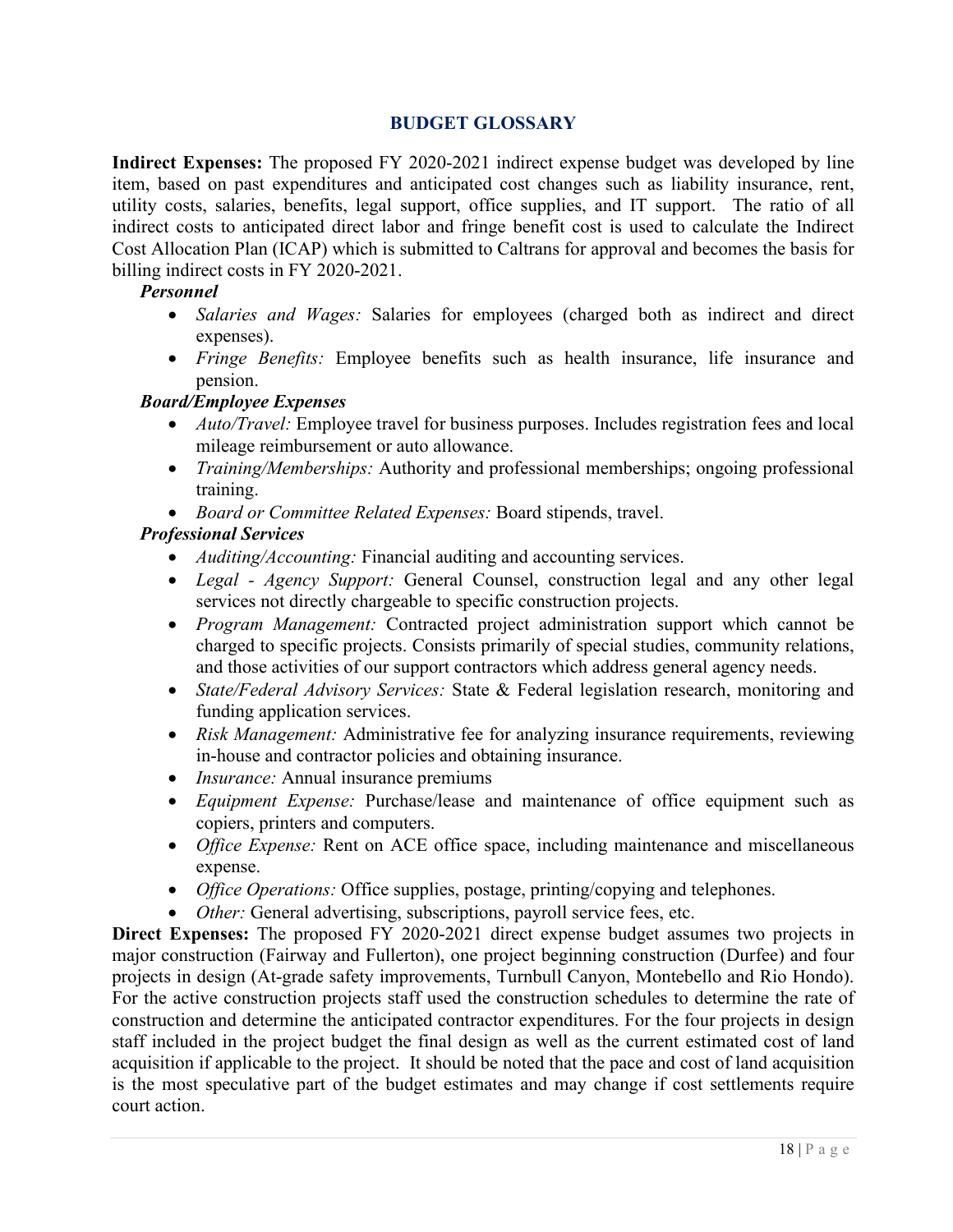- *Betterments:* City funded work that City desires to have the SGVCOG construct concurrently with project (e.g. street modifications, beautifications)
- *Program Management:* The portion of overall program management expenses which can be directly charged to projects; consists primarily of design and utility relocation support, land acquisition related services and office support.
- *Legal:* Legal expenses which can be directly charged to specific projects for land acquisition activities.
- *Design:* Preparation of project plans, specifications and estimates and support during construction.
- *Right of Way Acquisition:* Property acquisition costs, closing costs, appraisals, surveys, miscellaneous acquisition support costs.
- *Utility Relocation:* Costs of relocating utilities, including design.
- *Construction Management:* Field oversight of construction.
- *Railroad:* Railroad (UPRR and Metro link) charges to projects for project support, design, procurement and construction.
- *Construction:* Payment to construction contractors.
- *Third Party Review: Payment to outside agencies (e.g., UPRR, Cities, LA County) for their* costs to review and approve project designs and submittals.
- *UPRR Invoice Review:* Use of an outside contractor to review UPRR billings for errors, mischarges, questionable costs, etc.
- *Advertising:* Cost of advertising construction contracts.
- *Utilities (Site):* Cost of utilities service to construction sites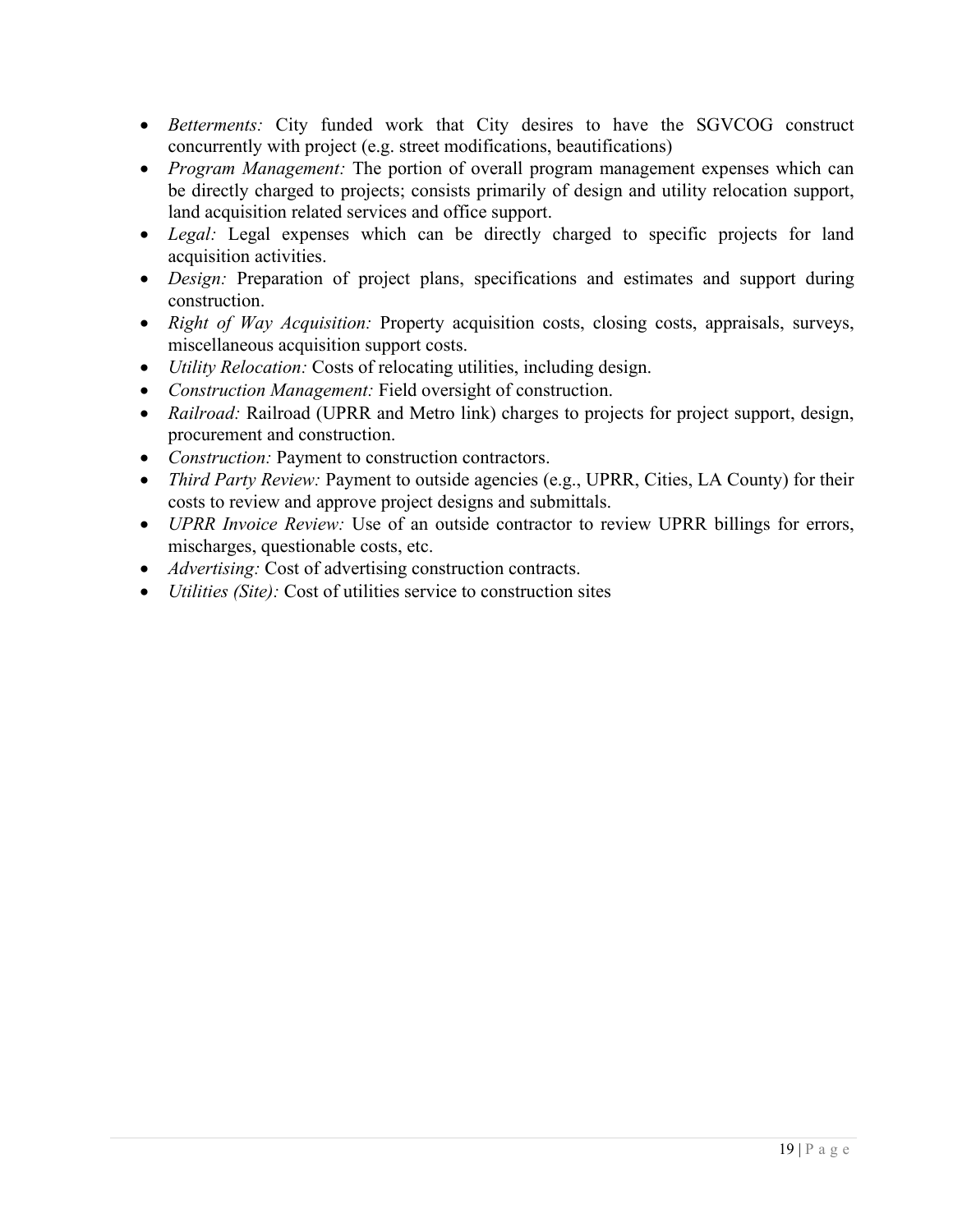# **Exhibit A**

# **Staff Positions and Salary Ranges[13](#page-19-0)**

| L'UII-I MILL I VSILIVIIS<br>Grade | <b>Range Min</b> | <b>Range Max</b> | <b>Classification Title</b>                                                                                                                                        |  |  |  |
|-----------------------------------|------------------|------------------|--------------------------------------------------------------------------------------------------------------------------------------------------------------------|--|--|--|
| 100                               | 167,705          | 238,405          | Executive Director <sup>14</sup>                                                                                                                                   |  |  |  |
| 99                                | 152,280          | 216,553          | Director of Capital Projects/Chief Engineer                                                                                                                        |  |  |  |
| 98                                | 138,600          | 197,029          | Director of Finance<br>Director of Regional Planning<br>Senior Project Manager<br>Capital Projects Program Manager<br>Director of Government & Community Relations |  |  |  |
| 97                                | 128,778          | 183,131          |                                                                                                                                                                    |  |  |  |
| 96                                | 119,793          | 170,355          |                                                                                                                                                                    |  |  |  |
| 95                                | 111,436          | 158,470          |                                                                                                                                                                    |  |  |  |
| 94                                | 103,615          | 144,242          | Administrative Services Manager<br><b>Accounting Manager</b><br><b>Audit Manager</b><br>Contracts / Procurement Manager<br>Project Manager                         |  |  |  |
| 93                                | 96,498           | 134,291          | Principal Management Analyst                                                                                                                                       |  |  |  |
| 92                                | 89,766           | 124,922          | Senior Contracts Auditor<br>Sr. Contracts Administrator/Labor Compliance Officer                                                                                   |  |  |  |
| 91                                | 83,502           | 116,205          |                                                                                                                                                                    |  |  |  |
| 90                                | 77,677           | 108,098          | Senior Management Analyst                                                                                                                                          |  |  |  |
| 89                                | 72,257           | 100,557          | Senior Accountant<br><b>Contracts Auditor</b><br>Contracts Administrator                                                                                           |  |  |  |
| $88\,$                            | 67,216           | 93,541           | IT Analyst                                                                                                                                                         |  |  |  |
| 87                                | 62,498           | 85,102           | Management Analyst<br>Accountant<br><b>Executive Assistant</b><br><b>Engineering Technician</b>                                                                    |  |  |  |
| 86                                | 58,137           | 79,164           |                                                                                                                                                                    |  |  |  |
| 85                                | 54,081           | 73,641           | Senior Administrative Assistant<br>Management Aide                                                                                                                 |  |  |  |
| 84                                | 50,308           | 68,504           | <b>Accounting Technician</b><br>Administrative Assistant                                                                                                           |  |  |  |
| 83                                | 46,772           | 62,005           |                                                                                                                                                                    |  |  |  |
| 82                                | 43,509           | 57,679           | Office Assistant                                                                                                                                                   |  |  |  |
| 81                                | 40,473           | 53,655           |                                                                                                                                                                    |  |  |  |
| 80                                | 37,649           | 49,912           |                                                                                                                                                                    |  |  |  |

## **Full-Time Positions**

# **Part-Time Positions**

| <b>Part Time Positions</b>     | <b>Hourly Rate</b> |
|--------------------------------|--------------------|
| Project Assistant              | \$25               |
| Office Assistant               | \$18               |
| Intern (Graduate Student)      | \$18               |
| Intern (Undergraduate Student) |                    |

<span id="page-19-0"></span>13 Executive Director assigns salary ranges based on available funding within the ranges above.

<span id="page-19-1"></span><sup>14</sup> Governing Board assigns salary and compensation package for this position.